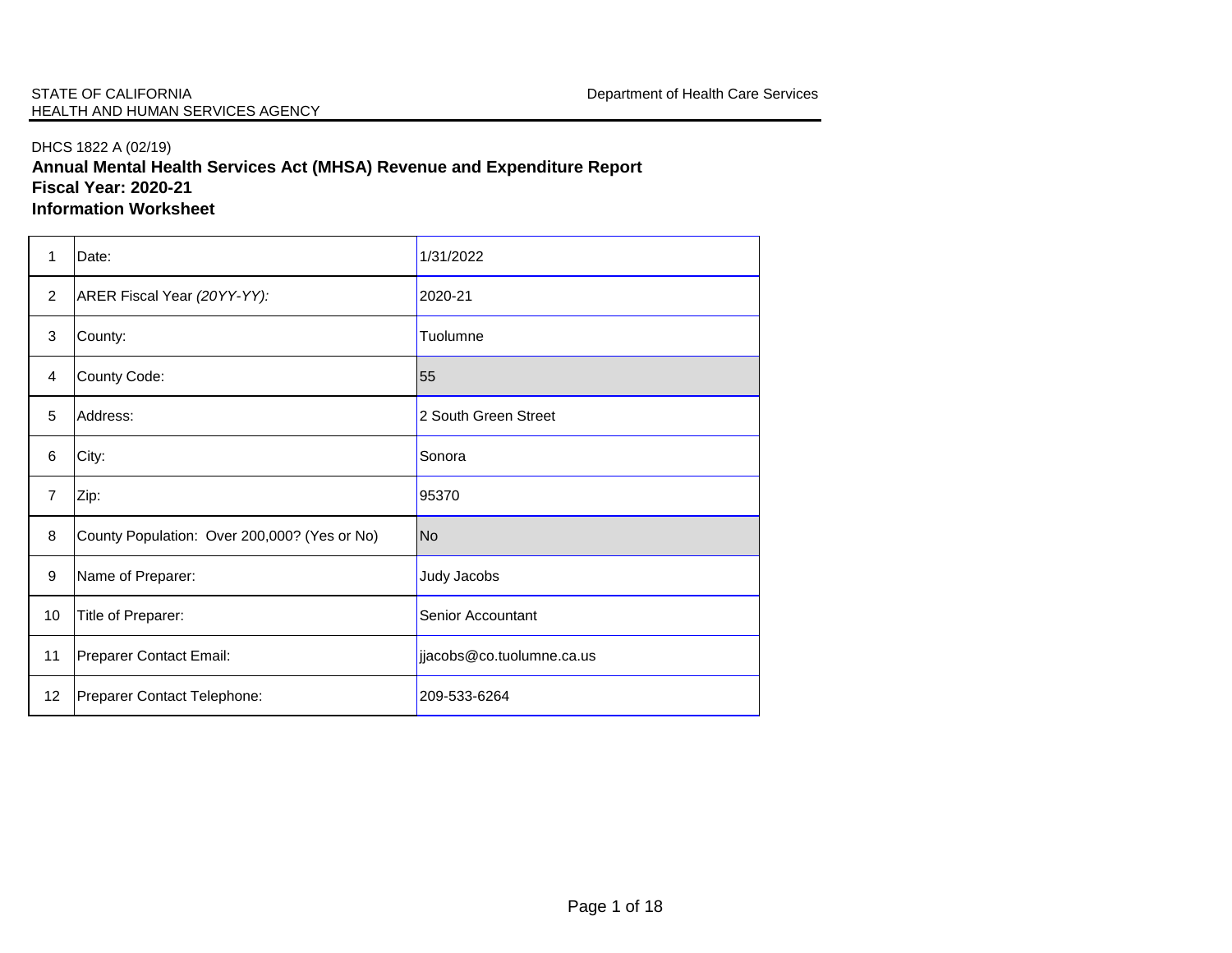#### STATE OF CALIFORNIA **STATE OF CALIFORNIA** Department of Health Care Services HEALTH AND HUMAN SERVICES AGENCY

DHCS 1822 B (02/19)

**Annual Mental Health Services Act (MHSA) Revenue and Expenditure Report Fiscal Year: 2020-21 Component Summary Worksheet**

| County:                    | Tuolumne                               |             |            | Date:       | 1/31/2022  |             |              |
|----------------------------|----------------------------------------|-------------|------------|-------------|------------|-------------|--------------|
|                            |                                        |             |            |             |            |             |              |
|                            |                                        |             |            |             |            |             |              |
|                            |                                        |             |            |             |            |             |              |
| <b>SECTION 1: Interest</b> |                                        | <b>CSS</b>  | PEI        | <b>INN</b>  | <b>WET</b> | <b>CFTN</b> | <b>TOTAL</b> |
|                            | Component Interest Earned              | \$31,884.92 | \$7,332.76 | \$10,365.09 | \$184.64   | \$894.14    | \$50,661.56  |
|                            | Joint Powers Authority Interest Earned | \$0.00]     | \$0.00     | \$0.00      | \$0.00     | \$0.00      | \$0.00       |

| <b>SECTION 2: Prudent Reserve</b>                      | <b>CSS</b> | PEI    | <b>TOTAL</b> |
|--------------------------------------------------------|------------|--------|--------------|
| Local Prudent Reserve Beginning Balance                |            |        | \$506,883,50 |
| Transfer from Local Prudent Reserve                    | \$0.00     | \$0.00 | \$0.00       |
| <b>ICSS Funds Transferred to Local Prudent Reserve</b> | \$0.00     |        | \$0.00       |
| Local Prudent Reserve Adiustments                      |            |        | \$0.00       |
| Local Prudent Reserve Ending Balance                   |            |        | \$506.883.50 |

| <b>SECTION 3:</b> | .2.0927<br>CFTN.<br><b>Transfers to PEI.</b><br>$\sim$ $\sim$ $\sim$ $\sim$<br>. or Prudent Reserve<br>ᅂ<br>$-$ | $\sim$<br>600 | <b>DE</b> | <b>WE</b>   | CFT<br><b>CFTN</b> | <b>DD</b><br>. . | <b>TOTAL</b> |
|-------------------|-----------------------------------------------------------------------------------------------------------------|---------------|-----------|-------------|--------------------|------------------|--------------|
|                   | ransiers                                                                                                        | 1 V.VVV.VU    | \$0.00    | \$70,000.00 | \$0.00             | \$0.00           | \$0.00       |

|    | SECTION 4: Program Expenditures and Sources of Funding | <b>CSS</b>     | <b>PEI</b>   | <b>INN</b> | <b>WET</b>  | <b>CFTN</b> | <b>TOTAL</b>   |
|----|--------------------------------------------------------|----------------|--------------|------------|-------------|-------------|----------------|
|    | <b>MHSA Funds</b>                                      | \$2,309,587.02 | \$493,575.73 | \$0.00     | \$38,473.18 | \$0.00      | \$2,841,635.93 |
| 10 | Medi-Cal FFP                                           | \$1,080,927.22 | \$0.00       | \$0.00     | \$0.00      | \$0.00      | \$1.080.927.22 |
| 44 | 1991 Realignment                                       | \$0.00         | \$0.00       | \$0.00     | \$0.00      | \$0.00      | \$0.00         |
| 12 | Behavioral Health Subaccount                           | \$0.00         | \$0.00       | \$0.00     | \$0.00      | \$0.00      | \$0.00         |
| 13 | Other                                                  | \$9,348.00     | \$0.00       | \$0.00     | \$0.00      | \$0.00      | \$9,348.00     |
| 14 | <b>TOTAL</b>                                           | \$3.399.862.24 | \$493.575.73 | \$0.00     | \$38,473.18 | \$0.00      | \$3.931.911.15 |

|    |                                                             | А            |
|----|-------------------------------------------------------------|--------------|
|    | <b>SECTION 5: Miscellaneous MHSA Costs and Expenditures</b> | <b>TOTAL</b> |
| 15 | <b>Total Annual Planning Costs</b>                          | \$346,951.41 |
| 16 | <b>Total Evaluation Costs</b>                               | \$0.00       |
| 17 | <b>Total Administration</b>                                 | \$906,346.60 |
| 18 | <b>Total WET RP</b>                                         | \$0.00       |
| 19 | <b>Total PEI SW</b>                                         | \$28.433.74  |
| 20 | <b>Total MHSA HP</b>                                        | \$0.00       |
| 21 | Total Mental Health Services For Veterans                   | \$45,116.00  |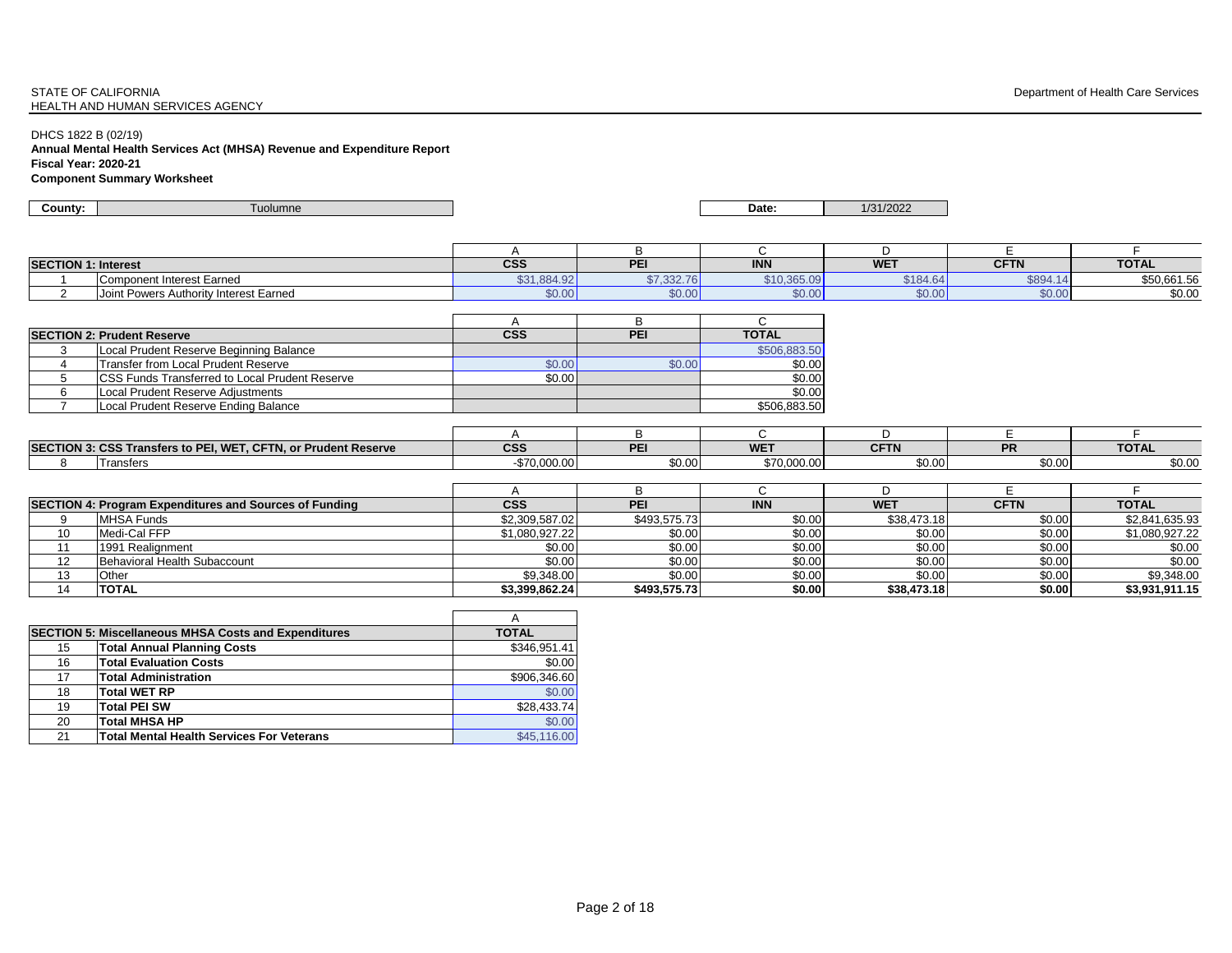DHCS 1822 C (02/19) **Annual Mental Health Services Act (MHSA) Revenue and Expenditure Report Fiscal Year: 2020-21**

#### **Community Services and Supports (CSS) Summary Worksheet**

**County:** Tuolumne **Date:** 1/31/2022

**SECTION ONE**

|    |                                                                                    |                                                 | R              |                  | D                                             |            |                    |
|----|------------------------------------------------------------------------------------|-------------------------------------------------|----------------|------------------|-----------------------------------------------|------------|--------------------|
|    |                                                                                    | <b>Total MHSA Funds</b><br>(Including Interest) | Medi-Cal FFP   | 1991 Realignment | <b>Behavioral Health</b><br><b>Subaccount</b> | Other      | <b>Grand Total</b> |
|    | <b>CSS Annual Planning Costs</b>                                                   | \$344,297.69                                    |                |                  |                                               |            | \$344,297.69       |
|    | <b>CSS Evaluation Costs</b>                                                        | \$0.00                                          |                |                  |                                               |            | \$0.00             |
|    | <b>CSS Administration Costs</b>                                                    | \$754,910.93                                    | \$247,148.60   |                  |                                               |            | \$1,002,059.53     |
|    | <b>ICSS Funds Transferred to JPA</b>                                               | \$0.00                                          |                |                  |                                               |            | \$0.00             |
| 5. | <b>CSS Expenditures Incurred by JPA</b>                                            | \$0.00                                          |                |                  |                                               |            | \$0.00             |
|    | 6 CSS Funds Transferred to CalHFA                                                  | \$0.00                                          |                |                  |                                               |            | \$0.00             |
|    | <b>CSS Funds Transferred to PEI</b>                                                | \$0.00                                          |                |                  |                                               |            | \$0.00             |
|    | 8 CSS Funds Transferred to WET                                                     | \$70,000.00                                     |                |                  |                                               |            | \$70,000.00        |
|    | 9 CSS Funds Transferred to CFTN                                                    | \$0.00                                          |                |                  |                                               |            | \$0.00             |
|    | 10 CSS Funds Transferred to PR                                                     | \$0.00                                          |                |                  |                                               |            | \$0.00             |
|    | 11 CSS Program Expenditures                                                        | \$1,210,378.40                                  | \$833,778.62   | \$0.00           | \$0.00                                        | \$9,348.00 | \$2,053,505.02     |
| 12 | Total CSS Expenditures (Excluding Funds Transferred to JPA)                        | \$2,379,587.02                                  | \$1,080,927.22 | \$0.00           | \$0.00                                        | \$9,348.00 | \$3,469,862.24     |
| 13 | Total CSS Expenditures (Excluding Funds Transferred to JPA, PEI, WET, CFTN and PR) | \$2.309.587.02                                  | \$1,080,927.22 | \$0.00           | \$0.00                                        | \$9.348.00 | \$3,399,862.24     |

|                 | A              | B                                              | $\mathsf{C}$              | D            | E.                                              |              | G                | H                                         |            |                    |
|-----------------|----------------|------------------------------------------------|---------------------------|--------------|-------------------------------------------------|--------------|------------------|-------------------------------------------|------------|--------------------|
|                 | County<br>Code | <b>Program Name</b>                            | <b>Prior Program Name</b> | Program Type | <b>Total MHSA Funds</b><br>(Including Interest) | Medi-Cal FFP | 1991 Realignment | <b>Behavioral</b><br>Health<br>Subaccount | Other      | <b>Grand Total</b> |
| 14              | 55             | <b>FSP</b>                                     |                           | FSP          | \$530,252.91                                    | \$360,910.57 |                  |                                           | \$200.00   | \$891,363.48       |
| 15              | 55             | CAIP (Crisis Assessment & Intervention Program |                           | Non-FSP      | \$139,763.36                                    | \$362,393.84 |                  |                                           |            | \$502,157.20       |
| 16              | 55             | Peer Coordination - Enrichment Center          |                           | Non-FSP      | \$262,307.63                                    |              |                  |                                           |            | \$262,307.63       |
| 17              | 55             | Mobile Crisis Outreach                         |                           | Non-FSP      | \$141,422.22                                    | \$110,474.21 |                  |                                           |            | \$251,896.43       |
| 18              | 55             | Benefits Development                           |                           | Non-FSP      | \$99,944.42                                     |              |                  |                                           |            | \$99,944.42        |
| 19              | 55             | Promotion and Community Ed Activities          |                           | Non-FSP      | \$14,294.01                                     |              |                  |                                           |            | \$14,294.01        |
| 20              | 55             | Lambert Center & O & E                         |                           | Non-FSP      | \$22,393.85                                     |              |                  |                                           | \$9,148.00 | \$31,541.85        |
| 21              |                |                                                |                           |              |                                                 |              |                  |                                           |            | \$0.00             |
| 22              |                |                                                |                           |              |                                                 |              |                  |                                           |            | \$0.00             |
| 23              |                |                                                |                           |              |                                                 |              |                  |                                           |            | \$0.00             |
| 24              |                |                                                |                           |              |                                                 |              |                  |                                           |            | \$0.00             |
| 25              |                |                                                |                           |              |                                                 |              |                  |                                           |            | $$0.00$<br>$$0.00$ |
| 26              |                |                                                |                           |              |                                                 |              |                  |                                           |            |                    |
| 27              |                |                                                |                           |              |                                                 |              |                  |                                           |            | \$0.00             |
| 28              |                |                                                |                           |              |                                                 |              |                  |                                           |            | \$0.00             |
| 29              |                |                                                |                           |              |                                                 |              |                  |                                           |            | \$0.00             |
| 30              |                |                                                |                           |              |                                                 |              |                  |                                           |            | \$0.00             |
| 31              |                |                                                |                           |              |                                                 |              |                  |                                           |            | \$0.00             |
| 32              |                |                                                |                           |              |                                                 |              |                  |                                           |            | \$0.00             |
| 33              |                |                                                |                           |              |                                                 |              |                  |                                           |            | \$0.00             |
| 34              |                |                                                |                           |              |                                                 |              |                  |                                           |            | \$0.00             |
| 35              |                |                                                |                           |              |                                                 |              |                  |                                           |            | \$0.00             |
| $\frac{36}{37}$ |                |                                                |                           |              |                                                 |              |                  |                                           |            | $$0.00$<br>$$0.00$ |
|                 |                |                                                |                           |              |                                                 |              |                  |                                           |            |                    |
| 38              |                |                                                |                           |              |                                                 |              |                  |                                           |            | \$0.00             |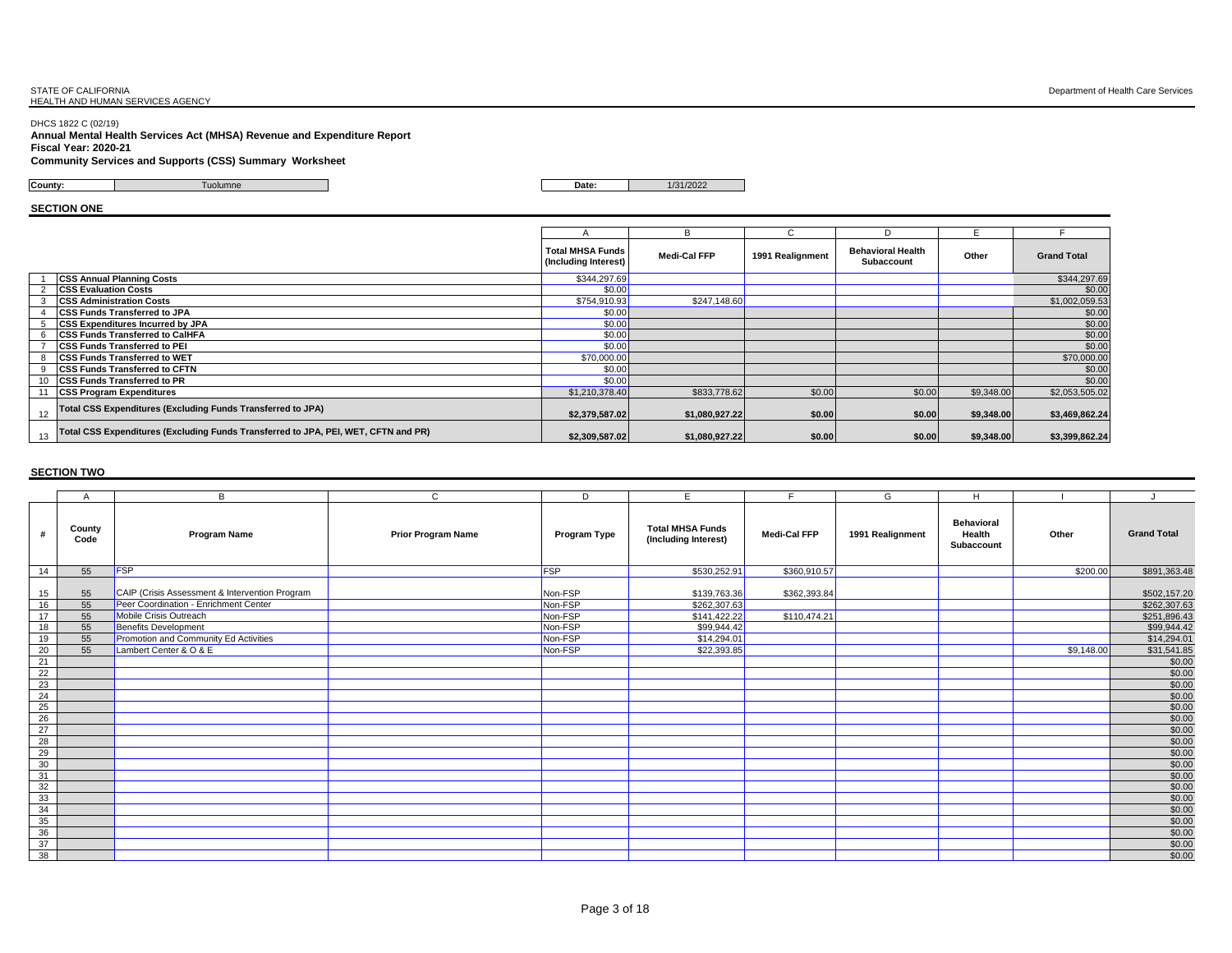#### DHCS 1822 C (02/19) **Annual Mental Health Services Act (MHSA) Revenue and Expenditure Report Fiscal Year: 2020-21**

**Community Services and Supports (CSS) Summary Worksheet**

| County:                                                                                                         | Tuolumne | Date: | 1/31/2022 |  |                                                                                      |
|-----------------------------------------------------------------------------------------------------------------|----------|-------|-----------|--|--------------------------------------------------------------------------------------|
|                                                                                                                 |          |       |           |  |                                                                                      |
| 39                                                                                                              |          |       |           |  | \$0.00                                                                               |
| ക് പുഷ്യ കഴി കഴി മിന്റെ മിന്റെ മിന്റെ മാരി മിന്റെ മാരി മിന്റെ മാരി മിന്റെ മാരി മിന്റെ മാരി മിന്റെ മാരി മിന്റെ മ |          |       |           |  | \$0.00                                                                               |
|                                                                                                                 |          |       |           |  |                                                                                      |
|                                                                                                                 |          |       |           |  | $\frac{$0.00}{$0.00}$                                                                |
|                                                                                                                 |          |       |           |  | \$0.00                                                                               |
|                                                                                                                 |          |       |           |  |                                                                                      |
|                                                                                                                 |          |       |           |  | $$0.00$<br>$$0.00$                                                                   |
|                                                                                                                 |          |       |           |  | \$0.00                                                                               |
|                                                                                                                 |          |       |           |  | $\frac{$0.00}{$0.00}$                                                                |
|                                                                                                                 |          |       |           |  |                                                                                      |
|                                                                                                                 |          |       |           |  | $$0.00$<br>$$0.00$                                                                   |
|                                                                                                                 |          |       |           |  |                                                                                      |
|                                                                                                                 |          |       |           |  | $$0.00$<br>$$0.00$                                                                   |
|                                                                                                                 |          |       |           |  |                                                                                      |
|                                                                                                                 |          |       |           |  | \$0.00                                                                               |
|                                                                                                                 |          |       |           |  | \$0.00                                                                               |
|                                                                                                                 |          |       |           |  | \$0.00                                                                               |
|                                                                                                                 |          |       |           |  | \$0.00                                                                               |
|                                                                                                                 |          |       |           |  | \$0.00<br>\$0.00                                                                     |
|                                                                                                                 |          |       |           |  |                                                                                      |
|                                                                                                                 |          |       |           |  | \$0.00<br>\$0.00                                                                     |
|                                                                                                                 |          |       |           |  | \$0.00                                                                               |
|                                                                                                                 |          |       |           |  |                                                                                      |
|                                                                                                                 |          |       |           |  | $\frac{$0.00}{$0.00}$                                                                |
|                                                                                                                 |          |       |           |  |                                                                                      |
|                                                                                                                 |          |       |           |  |                                                                                      |
|                                                                                                                 |          |       |           |  | $\frac{$0.00}{$0.00}$ $\frac{$0.00}{$0.00}$ $\frac{$0.00}{$0.00}$                    |
|                                                                                                                 |          |       |           |  |                                                                                      |
|                                                                                                                 |          |       |           |  |                                                                                      |
| 70                                                                                                              |          |       |           |  | \$0.00                                                                               |
|                                                                                                                 |          |       |           |  | $$0.00$<br>$$0.00$                                                                   |
| $\begin{array}{r} 71 \\ 72 \\ 73 \\ 74 \\ 75 \\ 76 \\ 77 \\ 78 \\ 79 \end{array}$                               |          |       |           |  |                                                                                      |
|                                                                                                                 |          |       |           |  | $$0.00$<br>$$0.00$                                                                   |
|                                                                                                                 |          |       |           |  |                                                                                      |
|                                                                                                                 |          |       |           |  | \$0.00<br>\$0.00                                                                     |
|                                                                                                                 |          |       |           |  | \$0.00                                                                               |
|                                                                                                                 |          |       |           |  | \$0.00                                                                               |
|                                                                                                                 |          |       |           |  | \$0.00                                                                               |
|                                                                                                                 |          |       |           |  | \$0.00                                                                               |
| 80<br>81<br>82<br>83<br>84<br>85<br>86<br>87<br>88                                                              |          |       |           |  | \$0.00                                                                               |
|                                                                                                                 |          |       |           |  | \$0.00                                                                               |
|                                                                                                                 |          |       |           |  | $\begin{array}{r} $0.00 \ $0.00 \ $0.00 \ $0.00 \ $0.00 \ $0.00 \ $0.00 \end{array}$ |
|                                                                                                                 |          |       |           |  |                                                                                      |
|                                                                                                                 |          |       |           |  |                                                                                      |
|                                                                                                                 |          |       |           |  |                                                                                      |
|                                                                                                                 |          |       |           |  | \$0.00                                                                               |
|                                                                                                                 |          |       |           |  | \$0.00                                                                               |
| $\begin{array}{r} 89 \\ 89 \\ \hline 90 \\ \hline 91 \end{array}$                                               |          |       |           |  | $$0.00$<br>$$0.00$                                                                   |
|                                                                                                                 |          |       |           |  |                                                                                      |
|                                                                                                                 |          |       |           |  | \$0.00                                                                               |
|                                                                                                                 |          |       |           |  | $$0.00$<br>$$0.00$                                                                   |
| $\frac{92}{93}$<br>$\frac{93}{95}$<br>$\frac{94}{95}$                                                           |          |       |           |  |                                                                                      |
|                                                                                                                 |          |       |           |  | $$0.00$<br>$$0.00$                                                                   |
| Ī                                                                                                               |          |       |           |  | \$0.00                                                                               |
|                                                                                                                 |          |       |           |  |                                                                                      |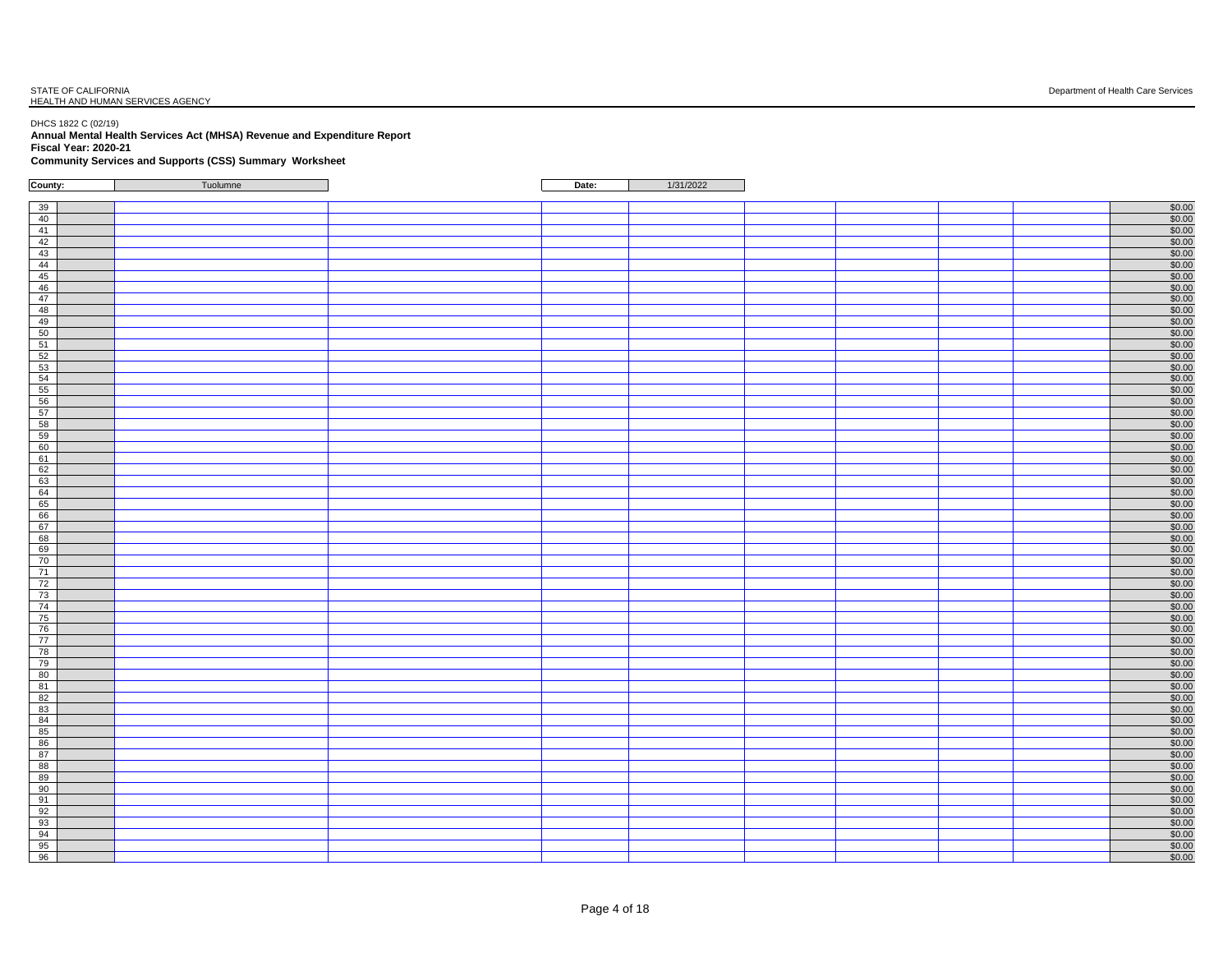## STATE OF CALIFORNIA<br>HEALTH AND HUMAN SERVICES AGENCY

#### DHCS 1822 C (02/19) **Annual Mental Health Services Act (MHSA) Revenue and Expenditure Report Fiscal Year: 2020-21**

#### **Community Services and Supports (CSS) Summary Worksheet**

| County:                                                                                                                      | Tuolumne | Date: | 1/31/2022 |  |                    |
|------------------------------------------------------------------------------------------------------------------------------|----------|-------|-----------|--|--------------------|
|                                                                                                                              |          |       |           |  |                    |
| $\frac{97}{98}$                                                                                                              |          |       |           |  | \$0.00             |
|                                                                                                                              |          |       |           |  | \$0.00             |
|                                                                                                                              |          |       |           |  |                    |
|                                                                                                                              |          |       |           |  | $$0.00$<br>$$0.00$ |
| $\frac{99}{100}$                                                                                                             |          |       |           |  | \$0.00             |
|                                                                                                                              |          |       |           |  | \$0.00             |
|                                                                                                                              |          |       |           |  | \$0.00             |
|                                                                                                                              |          |       |           |  | \$0.00             |
|                                                                                                                              |          |       |           |  | \$0.00             |
| $\frac{1}{100}$ $\frac{1}{100}$ $\frac{1}{100}$ $\frac{1}{100}$                                                              |          |       |           |  | \$0.00             |
|                                                                                                                              |          |       |           |  | \$0.00             |
|                                                                                                                              |          |       |           |  | \$0.00             |
|                                                                                                                              |          |       |           |  | \$0.00             |
|                                                                                                                              |          |       |           |  | \$0.00             |
|                                                                                                                              |          |       |           |  | \$0.00             |
|                                                                                                                              |          |       |           |  | \$0.00             |
| $\begin{array}{r} \n 108 \\  \hline\n 109 \\  \hline\n 110 \\  \hline\n 111 \\  \hline\n 112 \\  \hline\n 113\n \end{array}$ |          |       |           |  | \$0.00             |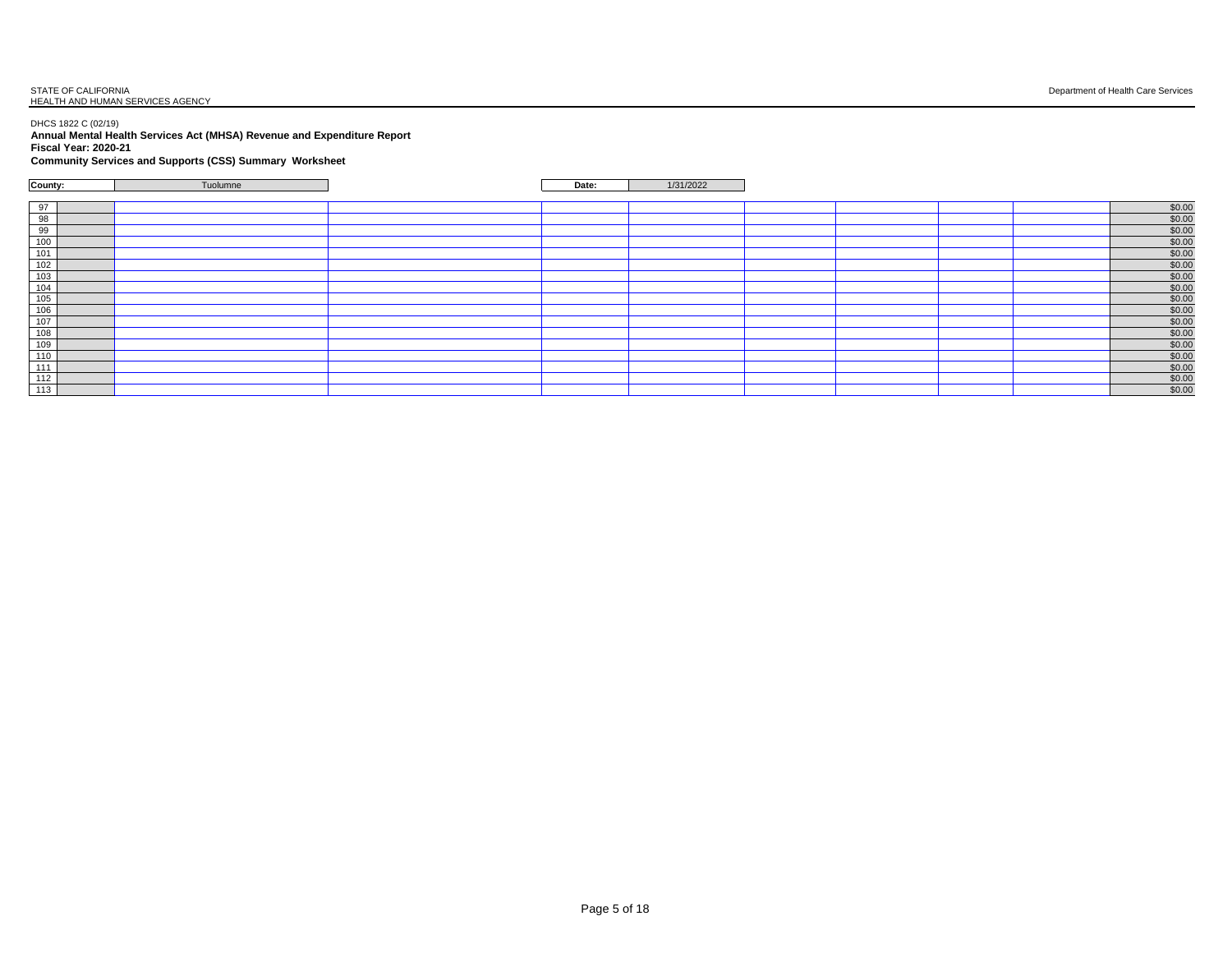DHCS 1822 D (02/19) **Annual Mental Health Services Act (MHSA) Revenue and Expenditure Report Fiscal Year: 2020-21 Prevention and Early Intervention (PEI) Summary Worksheet**

**County:** Tuolumne Tuolumne **Date:** 1/31/2022

**SECTION ONE**

| <b>JEVINION UNE</b>                                              |                                                 |              |                  |                                        |        |                    |
|------------------------------------------------------------------|-------------------------------------------------|--------------|------------------|----------------------------------------|--------|--------------------|
|                                                                  |                                                 |              |                  |                                        |        |                    |
|                                                                  | <b>Total MHSA Funds (Including</b><br>Interest) | Medi-Cal FFP | 1991 Realignment | <b>Behavioral Health</b><br>Subaccount | Other  | <b>Grand Total</b> |
| PEI Annual Planning Costs                                        | \$384.37                                        |              |                  |                                        |        | \$384.37           |
| 2 PEI Evaluation Costs                                           | \$0.00                                          |              |                  |                                        |        | \$0.00             |
| <b>PEI Administration Costs</b>                                  | \$142,459.96                                    |              |                  |                                        |        | \$142,459.96       |
| PEI Funds Expended by CalMHSA for PEI Statewide                  | \$28,433.74                                     |              |                  |                                        |        | \$28,433.74        |
| PEI Funds Transferred to JPA                                     | \$9,185.46                                      |              |                  |                                        |        | \$9,185.46         |
| 6 PEI Expenditures Incurred by JPA                               | \$0.00                                          |              |                  |                                        |        | \$0.00             |
| PEI Program Expenditures                                         | \$350,731.40                                    | \$0.00       | \$0.00           | \$0.00                                 | \$0.00 | \$350,731.40       |
| 8 Total PEI Expenditures (Excluding Transfers and PEI Statewide) | \$493,575,73                                    | \$0.00       | \$0.00           | \$0.00                                 | \$0.00 | \$493,575.73       |

**SECTION TWO**

9

|                                                                                                                                                                    | Percent Expended for Clients Age 25 and<br>Under, All PEI | <b>Percent Expended for Clients Age</b><br>25 and Under, JPA |
|--------------------------------------------------------------------------------------------------------------------------------------------------------------------|-----------------------------------------------------------|--------------------------------------------------------------|
| MHSA PEI Fund Expenditures in Program to<br>Clients Age 25 and Under (calculated from<br>weighted program values) divided by Total<br><b>MHSA PEI Expenditures</b> |                                                           |                                                              |
|                                                                                                                                                                    | 52.46%                                                    |                                                              |

#### **SECTION THREE**

|                                                                                                                                                                                         |                    |                                                                                     |                                                                                                 |                                    |                                                |                                                             |                                                   |                                                                                                                              |                                                                                              |                                                 |              |                  | M                                      | N     | $\circ$               |
|-----------------------------------------------------------------------------------------------------------------------------------------------------------------------------------------|--------------------|-------------------------------------------------------------------------------------|-------------------------------------------------------------------------------------------------|------------------------------------|------------------------------------------------|-------------------------------------------------------------|---------------------------------------------------|------------------------------------------------------------------------------------------------------------------------------|----------------------------------------------------------------------------------------------|-------------------------------------------------|--------------|------------------|----------------------------------------|-------|-----------------------|
| #                                                                                                                                                                                       | <b>County Code</b> | <b>Program Name</b>                                                                 | <b>Prior Program Name</b>                                                                       | <b>Combined/Standalone Program</b> | Program Type                                   | <b>Program Activity</b><br>Name (in<br>Combined<br>Program) | Subtotal<br>Percentage for<br>Combined<br>Program | Percent of PEI Expended on<br>Clients Age 25 & Under<br>(Standalone and Program<br><b>Activities in Combined</b><br>Program) | Percent of PEI Expended on<br>Clients Age 25 & Under<br>(Combined Summary and<br>Standalone) | <b>Total MHSA Funds</b><br>(Including Interest) | Medi-Cal FFP | 1991 Realignment | <b>Behavioral Health</b><br>Subaccount | Other | <b>Grand Total</b>    |
| 10                                                                                                                                                                                      | 55                 | Suicide Prevention & Stigma Reduction                                               |                                                                                                 | Combined                           | Suicide Prevention                             | Sucide Prevention &                                         | 50%                                               | 40%                                                                                                                          |                                                                                              |                                                 |              |                  |                                        |       | $$0.00$<br>$$0.00$    |
| 11                                                                                                                                                                                      | 55                 | Suicide Prevention & Stigma Reduction                                               |                                                                                                 | Combined                           | Stigma & Discrimination Re Sucide Prevention & |                                                             | 50%                                               | 40%                                                                                                                          |                                                                                              |                                                 |              |                  |                                        |       |                       |
| 12                                                                                                                                                                                      | 55                 | Suicide Prevention & Stigma Reduction                                               |                                                                                                 | Combined                           | Combined Summary                               | Sucide Prevention &                                         |                                                   |                                                                                                                              | 40.0%                                                                                        | \$72,490.20                                     |              |                  |                                        |       | \$72,490.20           |
| 13                                                                                                                                                                                      | 55                 | Older Adult Wellnes Program                                                         | Older Adults, Latino, & Native American O&E                                                     | Standalone                         | Prevention                                     |                                                             | 100%                                              | 0%                                                                                                                           | 0.0%                                                                                         | \$0.00                                          |              |                  |                                        |       | \$0.00                |
| 14                                                                                                                                                                                      | 55                 | Promotores de Salud                                                                 | Older Adults, Latino, & Native American O&E                                                     | Combined                           | Prevention                                     | Promotores de Salud                                         | 30%                                               | 20%                                                                                                                          |                                                                                              | \$0.00                                          |              |                  |                                        |       | \$0.00                |
| 15                                                                                                                                                                                      | 55                 | Promotores de Salud                                                                 | Older Adults, Latino, & Native American O&E                                                     | Combined                           | Early Intervention                             | Promotores de Salud                                         | 70%                                               | 20%                                                                                                                          |                                                                                              | \$0.00                                          |              |                  |                                        |       | \$0.00                |
| 16                                                                                                                                                                                      | 55                 | Promotores de Salud                                                                 | Older Adults, Latino, & Native American O&E                                                     | Combined                           | Combined Summary                               | Promotores de Salud                                         |                                                   |                                                                                                                              | 20.0%                                                                                        | \$27,954.39                                     |              |                  |                                        |       | \$27,954.39           |
| 17                                                                                                                                                                                      | 55                 | Native American Outreach and Engagement                                             | Older Adults, Latino, & Native American O&E                                                     | Combined                           | Prevention                                     | Native American Outr                                        | 80%                                               | 29%                                                                                                                          |                                                                                              | \$0.00                                          |              |                  |                                        |       | \$0.00                |
| 18                                                                                                                                                                                      | 55                 | Native American Outreach and Engagement                                             | Older Adults, Latino, & Native American O&E                                                     | Combined                           | Early Intervention                             | Native American Ou                                          | 20%                                               | 29%                                                                                                                          |                                                                                              | \$0.00                                          |              |                  |                                        |       | \$0.00                |
| 19                                                                                                                                                                                      | 55                 | Native American Outreach and Engagement                                             | Older Adults, Latino, & Native American O&E                                                     | Combined                           | Combined Summary                               |                                                             | Native American Outreach and Engagement           |                                                                                                                              | 29.0%                                                                                        | \$36,545.33                                     |              |                  |                                        |       | \$36,545.33           |
| 20                                                                                                                                                                                      | 55                 | School Based Resiliency Services                                                    | School Based Violence Prevention                                                                | Standalone                         | Prevention                                     |                                                             | 100%                                              | 100%                                                                                                                         | 100.0%                                                                                       | \$39,136.14                                     |              |                  |                                        |       | \$39,136.14           |
| 21                                                                                                                                                                                      | 55                 | Nurturing Parenting Education                                                       | Early Childhood Project                                                                         | Combined                           | Prevention                                     | Nurturing Parenting E                                       | 75%                                               | 100%                                                                                                                         |                                                                                              | \$0.00                                          |              |                  |                                        |       | \$0.00                |
| $\frac{22}{23}$                                                                                                                                                                         | 55                 | Nurturing Parenting Education                                                       | Early Childhood Project                                                                         | Combined                           | Early Intervention                             | Nurturing Parenting E                                       | 25%                                               | 100%                                                                                                                         |                                                                                              | \$0.00                                          |              |                  |                                        |       | \$0.00                |
|                                                                                                                                                                                         | 55                 | Nurturing Parenting Education                                                       | Early Childhood Project                                                                         | Combined                           | Combined Summary                               | Nurturing Parenting Education                               |                                                   |                                                                                                                              | 100.0%                                                                                       | \$78,442.25                                     |              |                  |                                        |       | \$78,442.25           |
| 24                                                                                                                                                                                      | 55                 | Supporting Early Education and Development                                          | Early Childhood Project                                                                         | Standalone                         | Early Intervention                             |                                                             | 100%                                              | 100%                                                                                                                         | 100.0%                                                                                       | \$22,363.51                                     |              |                  |                                        |       | \$22,363.51           |
| 25                                                                                                                                                                                      | 55                 | Trauma Informed Schools                                                             | Jamestown Family Resource Center or Fostering<br>Healthy Activities in Non-Traditional Settings | Standalone                         | Early Intervention                             |                                                             | 100%                                              | 100%                                                                                                                         | 100.0%                                                                                       | \$44,727.02                                     |              |                  |                                        |       | \$44,727.02           |
| 26<br>$^{27}$                                                                                                                                                                           | 55                 | Early Childhood Education Family Support Aides Americorp or Early Childhood Project |                                                                                                 | Standalone                         | Prevention                                     |                                                             | 100%                                              | 100%                                                                                                                         | 100.0%                                                                                       | \$29,072.56                                     |              |                  |                                        |       | \$29,072.56<br>\$0.00 |
|                                                                                                                                                                                         |                    |                                                                                     |                                                                                                 |                                    |                                                |                                                             |                                                   |                                                                                                                              |                                                                                              |                                                 |              |                  |                                        |       | \$0.00                |
| $rac{28}{29}$                                                                                                                                                                           |                    |                                                                                     |                                                                                                 |                                    |                                                |                                                             |                                                   |                                                                                                                              |                                                                                              |                                                 |              |                  |                                        |       | \$0.00                |
| 30                                                                                                                                                                                      |                    |                                                                                     |                                                                                                 |                                    |                                                |                                                             |                                                   |                                                                                                                              |                                                                                              |                                                 |              |                  |                                        |       | \$0.00                |
|                                                                                                                                                                                         |                    |                                                                                     |                                                                                                 |                                    |                                                |                                                             |                                                   |                                                                                                                              |                                                                                              |                                                 |              |                  |                                        |       | \$0.00                |
|                                                                                                                                                                                         |                    |                                                                                     |                                                                                                 |                                    |                                                |                                                             |                                                   |                                                                                                                              |                                                                                              |                                                 |              |                  |                                        |       | \$0.00                |
| $\begin{array}{r} 31 \\ 32 \\ \hline 33 \end{array}$                                                                                                                                    |                    |                                                                                     |                                                                                                 |                                    |                                                |                                                             |                                                   |                                                                                                                              |                                                                                              |                                                 |              |                  |                                        |       | \$0.00                |
|                                                                                                                                                                                         |                    |                                                                                     |                                                                                                 |                                    |                                                |                                                             |                                                   |                                                                                                                              |                                                                                              |                                                 |              |                  |                                        |       |                       |
| $\begin{array}{r} \n \begin{array}{r}\n 34 \\  \hline\n 35 \\  \hline\n 36 \\  \hline\n 37 \\  \hline\n 38 \\  \hline\n 39 \\  \hline\n 40 \\  \hline\n 41\n \end{array}\n \end{array}$ |                    |                                                                                     |                                                                                                 |                                    |                                                |                                                             |                                                   |                                                                                                                              |                                                                                              |                                                 |              |                  |                                        |       | \$0.00<br>\$0.00      |
|                                                                                                                                                                                         |                    |                                                                                     |                                                                                                 |                                    |                                                |                                                             |                                                   |                                                                                                                              |                                                                                              |                                                 |              |                  |                                        |       |                       |
|                                                                                                                                                                                         |                    |                                                                                     |                                                                                                 |                                    |                                                |                                                             |                                                   |                                                                                                                              |                                                                                              |                                                 |              |                  |                                        |       | \$0.00<br>\$0.00      |
|                                                                                                                                                                                         |                    |                                                                                     |                                                                                                 |                                    |                                                |                                                             |                                                   |                                                                                                                              |                                                                                              |                                                 |              |                  |                                        |       | \$0.00                |
|                                                                                                                                                                                         |                    |                                                                                     |                                                                                                 |                                    |                                                |                                                             |                                                   |                                                                                                                              |                                                                                              |                                                 |              |                  |                                        |       | \$0.00                |
|                                                                                                                                                                                         |                    |                                                                                     |                                                                                                 |                                    |                                                |                                                             |                                                   |                                                                                                                              |                                                                                              |                                                 |              |                  |                                        |       | \$0.00                |
|                                                                                                                                                                                         |                    |                                                                                     |                                                                                                 |                                    |                                                |                                                             |                                                   |                                                                                                                              |                                                                                              |                                                 |              |                  |                                        |       | \$0.00                |
|                                                                                                                                                                                         |                    |                                                                                     |                                                                                                 |                                    |                                                |                                                             |                                                   |                                                                                                                              |                                                                                              |                                                 |              |                  |                                        |       | \$0.00                |
| $\frac{42}{43}$                                                                                                                                                                         |                    |                                                                                     |                                                                                                 |                                    |                                                |                                                             |                                                   |                                                                                                                              |                                                                                              |                                                 |              |                  |                                        |       | \$0.00                |
|                                                                                                                                                                                         |                    |                                                                                     |                                                                                                 |                                    |                                                |                                                             |                                                   |                                                                                                                              |                                                                                              |                                                 |              |                  |                                        |       | \$0.00                |
| $\begin{array}{r} \hline 44 \\ 45 \\ 46 \\ 47 \end{array}$                                                                                                                              |                    |                                                                                     |                                                                                                 |                                    |                                                |                                                             |                                                   |                                                                                                                              |                                                                                              |                                                 |              |                  |                                        |       | \$0.00                |
|                                                                                                                                                                                         |                    |                                                                                     |                                                                                                 |                                    |                                                |                                                             |                                                   |                                                                                                                              |                                                                                              |                                                 |              |                  |                                        |       | \$0.00                |
|                                                                                                                                                                                         |                    |                                                                                     |                                                                                                 |                                    |                                                |                                                             |                                                   |                                                                                                                              |                                                                                              |                                                 |              |                  |                                        |       | \$0.00                |
| - 48                                                                                                                                                                                    |                    |                                                                                     |                                                                                                 |                                    |                                                |                                                             |                                                   |                                                                                                                              |                                                                                              |                                                 |              |                  |                                        |       | \$0.00                |
| 49                                                                                                                                                                                      |                    |                                                                                     |                                                                                                 |                                    |                                                |                                                             |                                                   |                                                                                                                              |                                                                                              |                                                 |              |                  |                                        |       | \$0.00                |
| - 50                                                                                                                                                                                    |                    |                                                                                     |                                                                                                 |                                    |                                                |                                                             |                                                   |                                                                                                                              |                                                                                              |                                                 |              |                  |                                        |       | \$0.00                |
| 51                                                                                                                                                                                      |                    |                                                                                     |                                                                                                 |                                    |                                                |                                                             |                                                   |                                                                                                                              |                                                                                              |                                                 |              |                  |                                        |       | \$0.00                |
|                                                                                                                                                                                         |                    |                                                                                     |                                                                                                 |                                    |                                                |                                                             |                                                   |                                                                                                                              |                                                                                              |                                                 |              |                  |                                        |       | \$0.00                |
| $\frac{52}{53}$                                                                                                                                                                         |                    |                                                                                     |                                                                                                 |                                    |                                                |                                                             |                                                   |                                                                                                                              |                                                                                              |                                                 |              |                  |                                        |       |                       |
|                                                                                                                                                                                         |                    |                                                                                     |                                                                                                 |                                    |                                                |                                                             |                                                   |                                                                                                                              |                                                                                              |                                                 |              |                  |                                        |       | \$0.00                |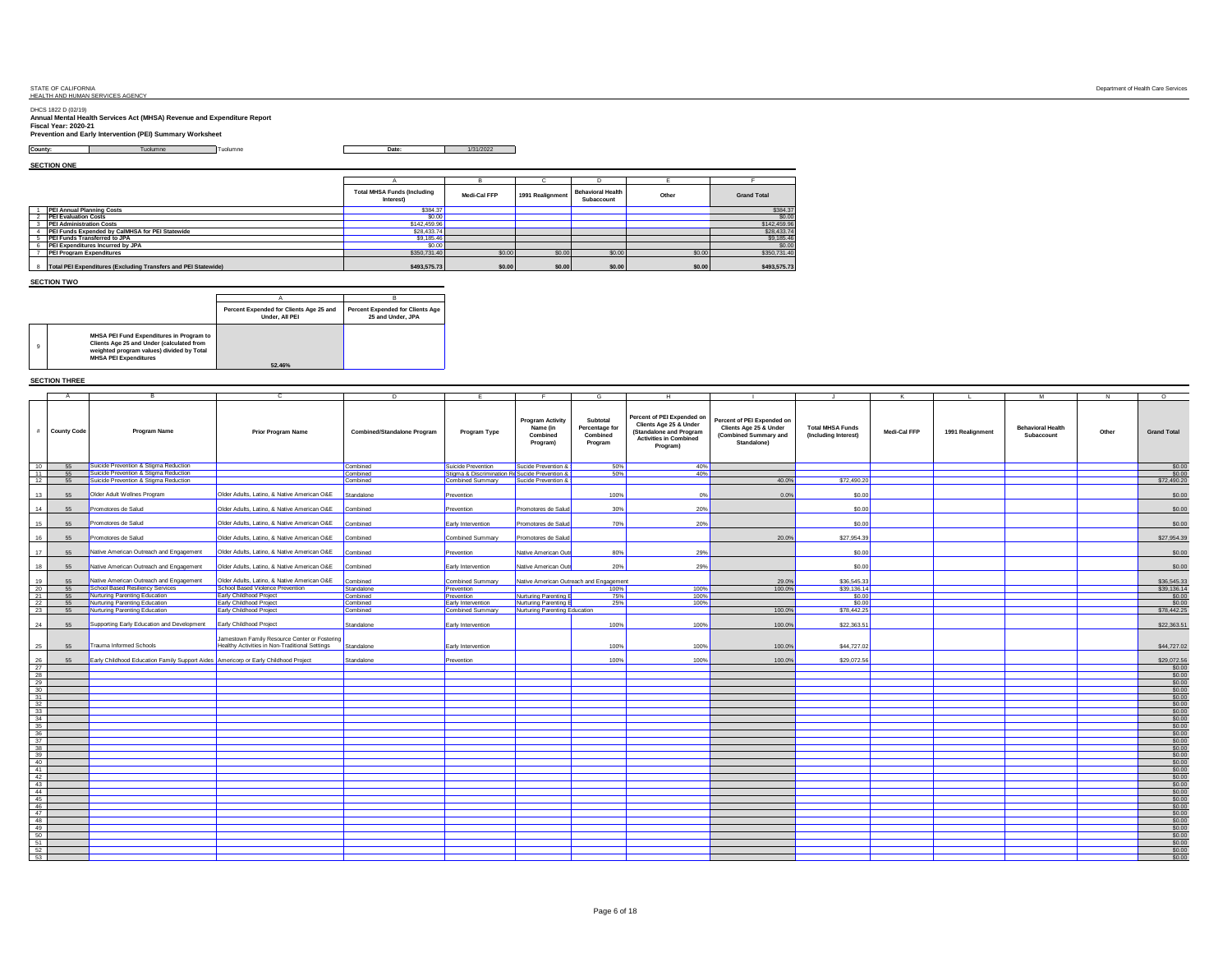#### STATE OF CALIFORNIA Department of Health Care Services STATE OF CALIFORNIA<br>HEALTH AND HUMAN SERVICES AGENCY

**County:** Tuolumne Tuolumne **Date:** 1/31/2022

| <u>t 100 metropological compositor de la compositor de la compositor de la compositor de la compositor de la compositor de la compositor de la compositor de la compositor de la compositor de la compositor de la compositor de</u> |  |  |  |  |
|--------------------------------------------------------------------------------------------------------------------------------------------------------------------------------------------------------------------------------------|--|--|--|--|
|                                                                                                                                                                                                                                      |  |  |  |  |
|                                                                                                                                                                                                                                      |  |  |  |  |
|                                                                                                                                                                                                                                      |  |  |  |  |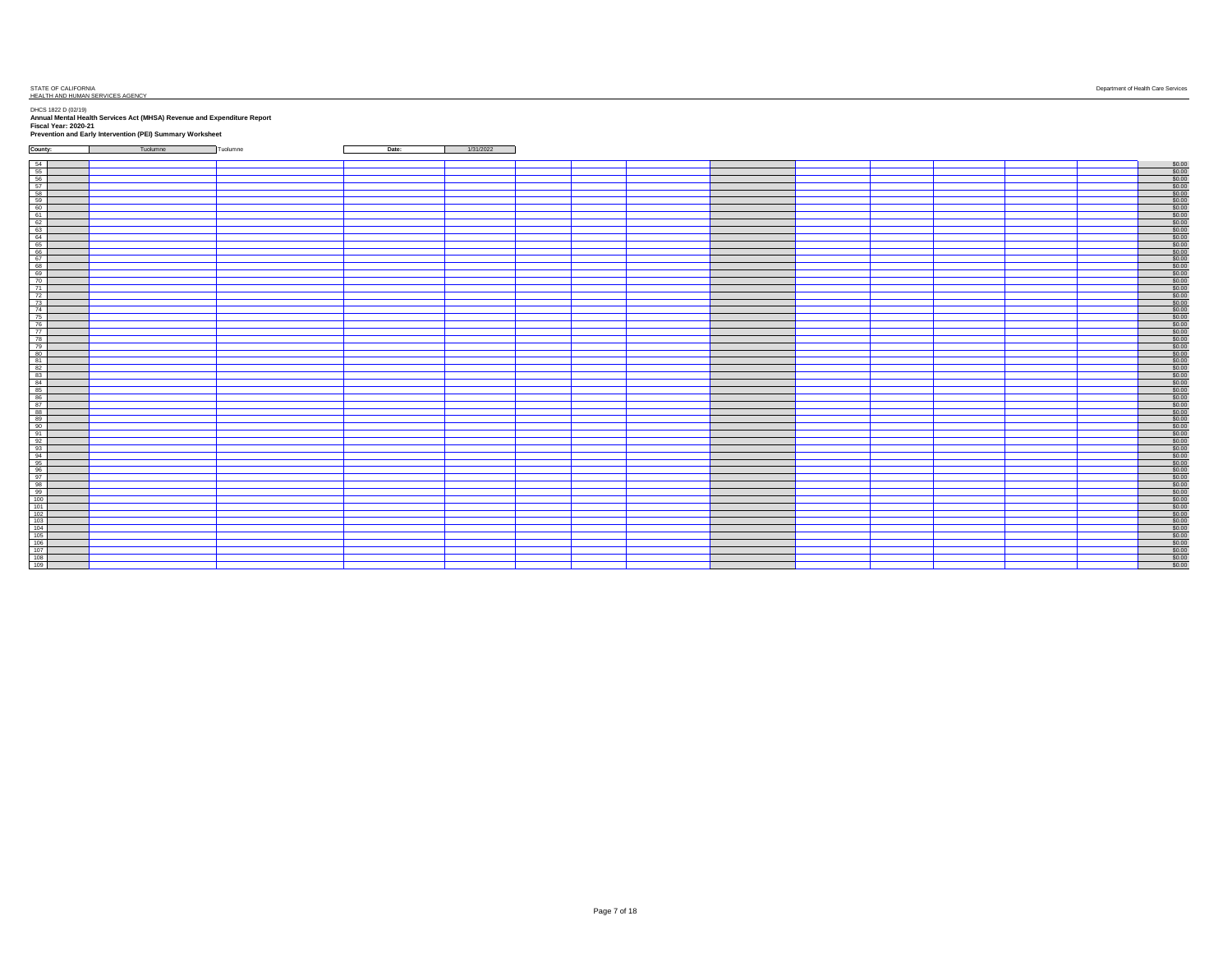## STATE OF CALIFORNIA<br>HEALTH AND HUMAN SERVICES AGENCY

DHCS 1822 E (02/19) **Annual Mental Health Services Act (MHSA) Revenue and Expenditure Report Fiscal Year: 2020-21 Innovation (INN) Summary Worksheet**

#### **County:** Tuolumne **Date:** 1/31/2022

**SECTION ONE**

|   |                                                            |                                                          | в            | C.               | D                                      | F.     |                    |
|---|------------------------------------------------------------|----------------------------------------------------------|--------------|------------------|----------------------------------------|--------|--------------------|
|   |                                                            | <b>Total MHSA</b><br><b>Fund (Including</b><br>Interest) | Medi-Cal FFP | 1991 Realignment | <b>Behavioral Health</b><br>Subaccount | Other  | <b>Grand Total</b> |
|   | <b>INN Annual Planning Costs</b>                           | \$0.00                                                   |              |                  |                                        |        | \$0.00             |
|   | <b>INN Indirect Administration</b>                         | \$0.00                                                   |              |                  |                                        |        | \$0.00             |
| 3 | <b>INN Funds Transferred to JPA</b>                        | \$0.00                                                   |              |                  |                                        |        | \$0.00             |
|   | INN Expenditures Incurred by JPA                           | \$0.00                                                   |              |                  |                                        |        | \$0.00             |
|   | <b>INN Project Administration</b>                          | \$0.00                                                   | \$0.00       | \$0.00           | \$0.00                                 | \$0.00 | \$0.00             |
| 6 | <b>INN Project Evaluation</b>                              | \$0.00                                                   | \$0.00       | \$0.00           | \$0.00                                 | \$0.00 | \$0.00             |
|   | <b>INN Project Direct</b>                                  | \$0.00                                                   | \$0.00       | \$0.00           | \$0.00                                 | \$0.00 | \$0.00             |
| 8 | <b>INN Project Subtotal</b>                                | \$0.00                                                   | \$0.00       | \$0.00           | \$0.00                                 | \$0.00 | \$0.00             |
| 9 | Total Innovation Expenditures (Excluding Transfers to JPA) | \$0.00                                                   | \$0.00       | \$0.00           | \$0.00                                 | \$0.00 | \$0.00             |

|          |                     | $\overline{A}$ | B                   | $\mathbf{c}$                 | D                                                | E                         | Ε                                                                    | G                                                               | H                                  |                                                 | $\mathbf{I}$ | K                |                                        | M      |
|----------|---------------------|----------------|---------------------|------------------------------|--------------------------------------------------|---------------------------|----------------------------------------------------------------------|-----------------------------------------------------------------|------------------------------------|-------------------------------------------------|--------------|------------------|----------------------------------------|--------|
| #        |                     | County<br>Code | <b>Project Name</b> | <b>Prior Project</b><br>Name | Project<br><b>MHSOAC</b><br><b>Approval Date</b> | <b>Project Start Date</b> | <b>MHSOAC-Authorized</b><br><b>MHSA INN Project</b><br><b>Budget</b> | Amended MHSOAC-<br>Authorized MHSA INN<br><b>Project Budget</b> | <b>Project Expenditure</b><br>Type | <b>Total MHSA Funds</b><br>(Including Interest) | Medi-Cal FFP | 1991 Realignment | <b>Behavioral Health</b><br>Subaccount | Other  |
| 10       | A                   |                |                     |                              |                                                  |                           |                                                                      |                                                                 | <b>Project Administration</b>      |                                                 |              |                  |                                        |        |
| 10       | B                   |                |                     |                              |                                                  |                           |                                                                      |                                                                 | <b>Project Evaluation</b>          |                                                 |              |                  |                                        |        |
| 10       | $\mathbf{C}$        |                |                     |                              |                                                  |                           |                                                                      |                                                                 | <b>Project Direct</b>              |                                                 |              |                  |                                        |        |
| 10       | D                   |                |                     |                              |                                                  |                           |                                                                      |                                                                 | <b>Project Subtotal</b>            | \$0.00                                          | \$0.00       | \$0.00           | \$0.00                                 | \$0.00 |
| 11       | $\overline{A}$      |                |                     |                              |                                                  |                           |                                                                      |                                                                 |                                    |                                                 |              |                  |                                        |        |
| 11       | B                   |                |                     |                              |                                                  |                           |                                                                      |                                                                 |                                    |                                                 |              |                  |                                        |        |
| 11       | $\mathbf{C}$        |                |                     |                              |                                                  |                           |                                                                      |                                                                 |                                    |                                                 |              |                  |                                        |        |
| 11       | D                   |                |                     |                              |                                                  |                           |                                                                      |                                                                 |                                    | \$0.00                                          | \$0.00       | \$0.00           | \$0.00                                 | \$0.00 |
| 12       | $\overline{A}$      |                |                     |                              |                                                  |                           |                                                                      |                                                                 |                                    |                                                 |              |                  |                                        |        |
| 12       | B                   |                |                     |                              |                                                  |                           |                                                                      |                                                                 |                                    |                                                 |              |                  |                                        |        |
| 12       | $\mathbf{C}$        |                |                     |                              |                                                  |                           |                                                                      |                                                                 |                                    |                                                 |              |                  |                                        |        |
| 12       | D                   |                |                     |                              |                                                  |                           |                                                                      |                                                                 |                                    | \$0.00                                          | \$0.00       | \$0.00           | \$0.00                                 | \$0.00 |
| 13       | $\overline{A}$      |                |                     |                              |                                                  |                           |                                                                      |                                                                 |                                    |                                                 |              |                  |                                        |        |
| 13       | B                   |                |                     |                              |                                                  |                           |                                                                      |                                                                 |                                    |                                                 |              |                  |                                        |        |
| 13       | $\mathbf{C}$        |                |                     |                              |                                                  |                           |                                                                      |                                                                 |                                    |                                                 |              |                  |                                        |        |
| 13       | D                   |                |                     |                              |                                                  |                           |                                                                      |                                                                 |                                    | \$0.00                                          | \$0.00       | \$0.00           | \$0.00                                 | \$0.00 |
| 14       | $\overline{A}$      |                |                     |                              |                                                  |                           |                                                                      |                                                                 |                                    |                                                 |              |                  |                                        |        |
| 14<br>14 | B<br>$\mathbf{C}$   |                |                     |                              |                                                  |                           |                                                                      |                                                                 |                                    |                                                 |              |                  |                                        |        |
| 14       |                     |                |                     |                              |                                                  |                           |                                                                      |                                                                 |                                    | \$0.00                                          | \$0.00       | \$0.00           | \$0.00                                 | \$0.00 |
|          | D                   |                |                     |                              |                                                  |                           |                                                                      |                                                                 |                                    |                                                 |              |                  |                                        |        |
| 15       | $\overline{A}$<br>B |                |                     |                              |                                                  |                           |                                                                      |                                                                 |                                    |                                                 |              |                  |                                        |        |
| 15<br>15 | C                   |                |                     |                              |                                                  |                           |                                                                      |                                                                 |                                    |                                                 |              |                  |                                        |        |
| 15       | D                   |                |                     |                              |                                                  |                           |                                                                      |                                                                 |                                    | \$0.00                                          | \$0.00       | \$0.00           | \$0.00                                 | \$0.00 |
| 16       |                     |                |                     |                              |                                                  |                           |                                                                      |                                                                 |                                    |                                                 |              |                  |                                        |        |
| 16       | $\overline{A}$<br>B |                |                     |                              |                                                  |                           |                                                                      |                                                                 |                                    |                                                 |              |                  |                                        |        |
| 16       | $\mathbf{C}$        |                |                     |                              |                                                  |                           |                                                                      |                                                                 |                                    |                                                 |              |                  |                                        |        |
| 16       | D                   |                |                     |                              |                                                  |                           |                                                                      |                                                                 |                                    | \$0.00                                          | \$0.00       | \$0.00           | \$0.00                                 | \$0.00 |
| 17       | $\overline{A}$      |                |                     |                              |                                                  |                           |                                                                      |                                                                 |                                    |                                                 |              |                  |                                        |        |
| 17       | B                   |                |                     |                              |                                                  |                           |                                                                      |                                                                 |                                    |                                                 |              |                  |                                        |        |
| 17       | $\mathbf{C}$        |                |                     |                              |                                                  |                           |                                                                      |                                                                 |                                    |                                                 |              |                  |                                        |        |
| 17       | D                   |                |                     |                              |                                                  |                           |                                                                      |                                                                 |                                    | \$0.00                                          | \$0.00       | \$0.00           | \$0.00                                 | \$0.00 |
| 18       | $\overline{A}$      |                |                     |                              |                                                  |                           |                                                                      |                                                                 |                                    |                                                 |              |                  |                                        |        |
| 18       | B                   |                |                     |                              |                                                  |                           |                                                                      |                                                                 |                                    |                                                 |              |                  |                                        |        |
| 18       | C                   |                |                     |                              |                                                  |                           |                                                                      |                                                                 |                                    |                                                 |              |                  |                                        |        |
| 18       | D                   |                |                     |                              |                                                  |                           |                                                                      |                                                                 |                                    | \$0.00                                          | \$0.00       | \$0.00           | \$0.00                                 | \$0.00 |
| 19       | $\overline{A}$      |                |                     |                              |                                                  |                           |                                                                      |                                                                 |                                    |                                                 |              |                  |                                        |        |
| 19       | B                   |                |                     |                              |                                                  |                           |                                                                      |                                                                 |                                    |                                                 |              |                  |                                        |        |
| 19       | C                   |                |                     |                              |                                                  |                           |                                                                      |                                                                 |                                    |                                                 |              |                  |                                        |        |
| 19       | D                   |                |                     |                              |                                                  |                           |                                                                      |                                                                 |                                    | \$0.00                                          | \$0.00       | \$0.00           | \$0.00                                 | \$0.00 |
| 20       | $\overline{A}$      |                |                     |                              |                                                  |                           |                                                                      |                                                                 |                                    |                                                 |              |                  |                                        |        |
| 20       | B                   |                |                     |                              |                                                  |                           |                                                                      |                                                                 |                                    |                                                 |              |                  |                                        |        |
| 20       | $\mathbf{C}$        |                |                     |                              |                                                  |                           |                                                                      |                                                                 |                                    |                                                 |              |                  |                                        |        |
| 20       | D                   |                |                     |                              |                                                  |                           |                                                                      |                                                                 |                                    | \$0.00                                          | \$0.00       | \$0.00           | \$0.00                                 | \$0.00 |
| 21       | $\overline{A}$      |                |                     |                              |                                                  |                           |                                                                      |                                                                 |                                    |                                                 |              |                  |                                        |        |
| 21       | B                   |                |                     |                              |                                                  |                           |                                                                      |                                                                 |                                    |                                                 |              |                  |                                        |        |
| 21       | $\mathbf{C}$        |                |                     |                              |                                                  |                           |                                                                      |                                                                 |                                    |                                                 |              |                  |                                        |        |
| 21       | D                   |                |                     |                              |                                                  |                           |                                                                      |                                                                 |                                    | \$0.00                                          | \$0.00       | \$0.00           | \$0.00                                 | \$0.00 |
| 22       | <b>A</b>            |                |                     |                              |                                                  |                           |                                                                      |                                                                 |                                    |                                                 |              |                  |                                        |        |
|          |                     |                |                     |                              |                                                  |                           |                                                                      |                                                                 |                                    |                                                 |              |                  |                                        |        |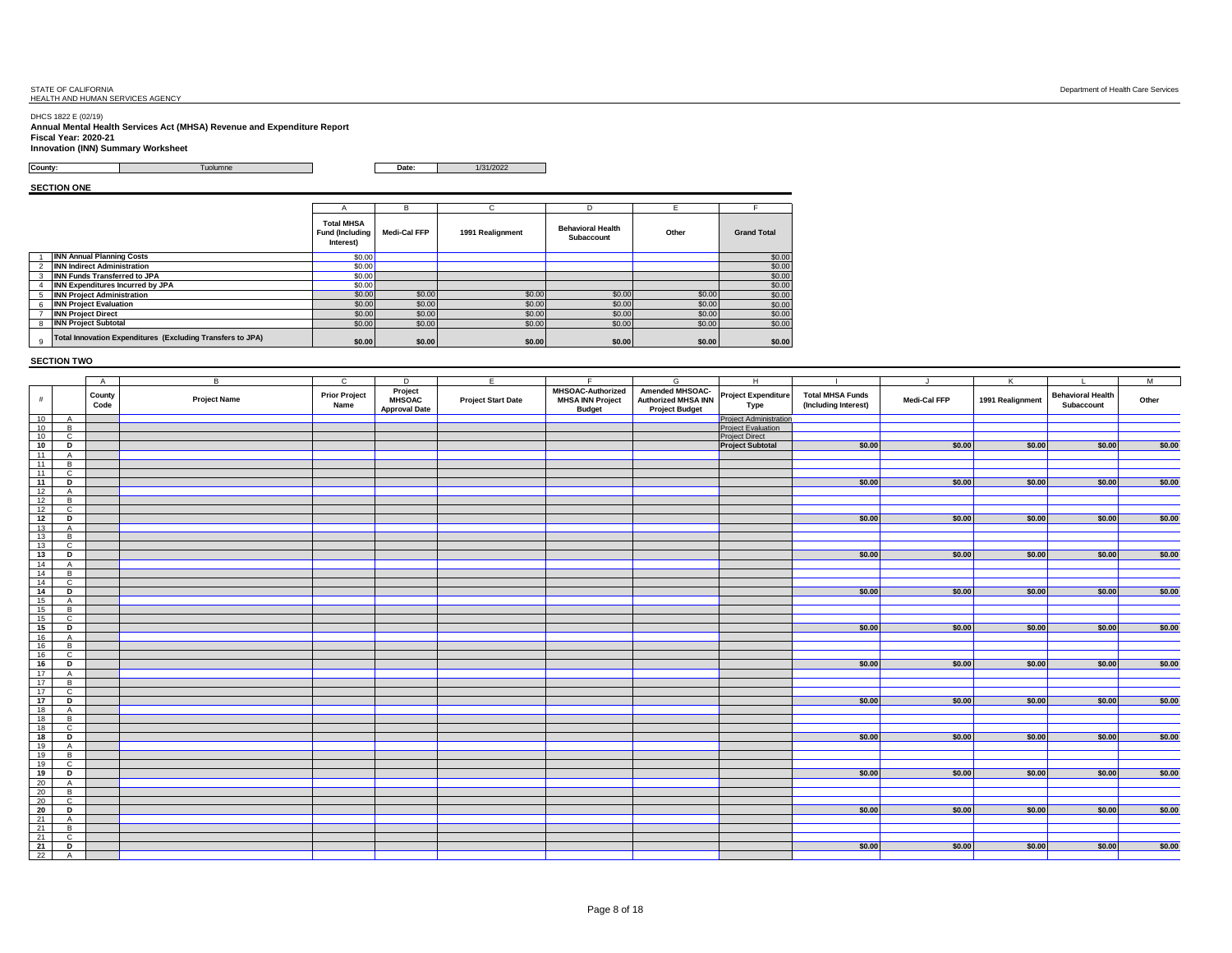| County:                                                   | Tuolumne | Date: | 1/31/2022 |  |        |        |        |        |        |
|-----------------------------------------------------------|----------|-------|-----------|--|--------|--------|--------|--------|--------|
|                                                           |          |       |           |  |        |        |        |        |        |
| 22<br>B<br>22<br>$\mathbf{C}$                             |          |       |           |  |        |        |        |        |        |
| 22<br>Þ                                                   |          |       |           |  | \$0.00 | \$0.00 | \$0.00 | \$0.00 | \$0.00 |
| A                                                         |          |       |           |  |        |        |        |        |        |
| $\begin{array}{r} 23 \\ 23 \\ 23 \end{array}$<br>B        |          |       |           |  |        |        |        |        |        |
| $\mathbf{C}$                                              |          |       |           |  |        |        |        |        |        |
| 23<br>D                                                   |          |       |           |  | \$0.00 | \$0.00 | \$0.00 | \$0.00 | \$0.00 |
| 24<br>A                                                   |          |       |           |  |        |        |        |        |        |
| 24<br>$\overline{B}$                                      |          |       |           |  |        |        |        |        |        |
| 24<br>$\overline{c}$                                      |          |       |           |  |        |        |        |        |        |
| 24<br>D                                                   |          |       |           |  | \$0.00 | \$0.00 | \$0.00 | \$0.00 | \$0.00 |
| 25<br>A                                                   |          |       |           |  |        |        |        |        |        |
| B.                                                        |          |       |           |  |        |        |        |        |        |
| $\begin{array}{c c} 25 \\ 25 \end{array}$<br>$\mathbf{C}$ |          |       |           |  |        |        |        |        |        |
| 25<br>Þ                                                   |          |       |           |  | \$0.00 | \$0.00 | \$0.00 | \$0.00 | \$0.00 |
| 26<br>$\mathsf{A}$                                        |          |       |           |  |        |        |        |        |        |
| 26<br>B                                                   |          |       |           |  |        |        |        |        |        |
| 26<br>$\mathbf{C}$                                        |          |       |           |  |        |        |        |        |        |
| 26<br>D                                                   |          |       |           |  | \$0.00 | \$0.00 | \$0.00 | \$0.00 | \$0.00 |
| 27<br>A                                                   |          |       |           |  |        |        |        |        |        |
| 27<br>B                                                   |          |       |           |  |        |        |        |        |        |
| 27<br>$\mathbf{C}$                                        |          |       |           |  |        |        |        |        |        |
| 27<br>D                                                   |          |       |           |  | \$0.00 | \$0.00 | \$0.00 | \$0.00 | \$0.00 |
| 28<br>A                                                   |          |       |           |  |        |        |        |        |        |
| 28<br>B                                                   |          |       |           |  |        |        |        |        |        |
| 28<br>$\mathbf{C}$                                        |          |       |           |  |        |        |        |        |        |
| 28<br>D                                                   |          |       |           |  | \$0.00 | \$0.00 | \$0.00 | \$0.00 | \$0.00 |
| 29<br>A.                                                  |          |       |           |  |        |        |        |        |        |
| 29<br>B                                                   |          |       |           |  |        |        |        |        |        |
| 29<br>$\overline{c}$                                      |          |       |           |  |        |        |        |        |        |
| 29<br>D                                                   |          |       |           |  | \$0.00 | \$0.00 | \$0.00 | \$0.00 | \$0.00 |
| 30<br>A.                                                  |          |       |           |  |        |        |        |        |        |
| $\begin{array}{c c} 30 \\ 30 \end{array}$<br>B.           |          |       |           |  |        |        |        |        |        |
| $\mathbf{C}$                                              |          |       |           |  |        |        |        |        |        |
| 30<br>D                                                   |          |       |           |  | \$0.00 | \$0.00 | \$0.00 | \$0.00 | \$0.00 |
| 31<br>$\mathsf{A}$                                        |          |       |           |  |        |        |        |        |        |
| 31<br>$\overline{B}$                                      |          |       |           |  |        |        |        |        |        |
| 31<br>$\mathbf{C}$                                        |          |       |           |  |        |        |        |        |        |
| 31<br>D                                                   |          |       |           |  | \$0.00 | \$0.00 | \$0.00 | \$0.00 | \$0.00 |
| 32<br>A                                                   |          |       |           |  |        |        |        |        |        |
| 32<br>B                                                   |          |       |           |  |        |        |        |        |        |
| $\begin{array}{c c} 32 \\ 32 \end{array}$<br>$\mathbf{C}$ |          |       |           |  |        |        |        |        |        |
| D                                                         |          |       |           |  | \$0.00 | \$0.00 | \$0.00 | \$0.00 | \$0.00 |
| 33<br>A                                                   |          |       |           |  |        |        |        |        |        |
| 33<br>B                                                   |          |       |           |  |        |        |        |        |        |
| 33<br>$\mathbf{C}$                                        |          |       |           |  |        |        |        |        |        |
| 33<br>D                                                   |          |       |           |  | \$0.00 | \$0.00 | \$0.00 | \$0.00 | \$0.00 |
| 34<br>A                                                   |          |       |           |  |        |        |        |        |        |
| 34<br>$\overline{a}$                                      |          |       |           |  |        |        |        |        |        |
| $\begin{array}{c} 34 \\ 34 \end{array}$<br>$\overline{c}$ |          |       |           |  |        |        |        |        |        |
| $\mathbf{D}$                                              |          |       |           |  | \$0.00 | \$0.00 | \$0.00 | \$0.00 | \$0.00 |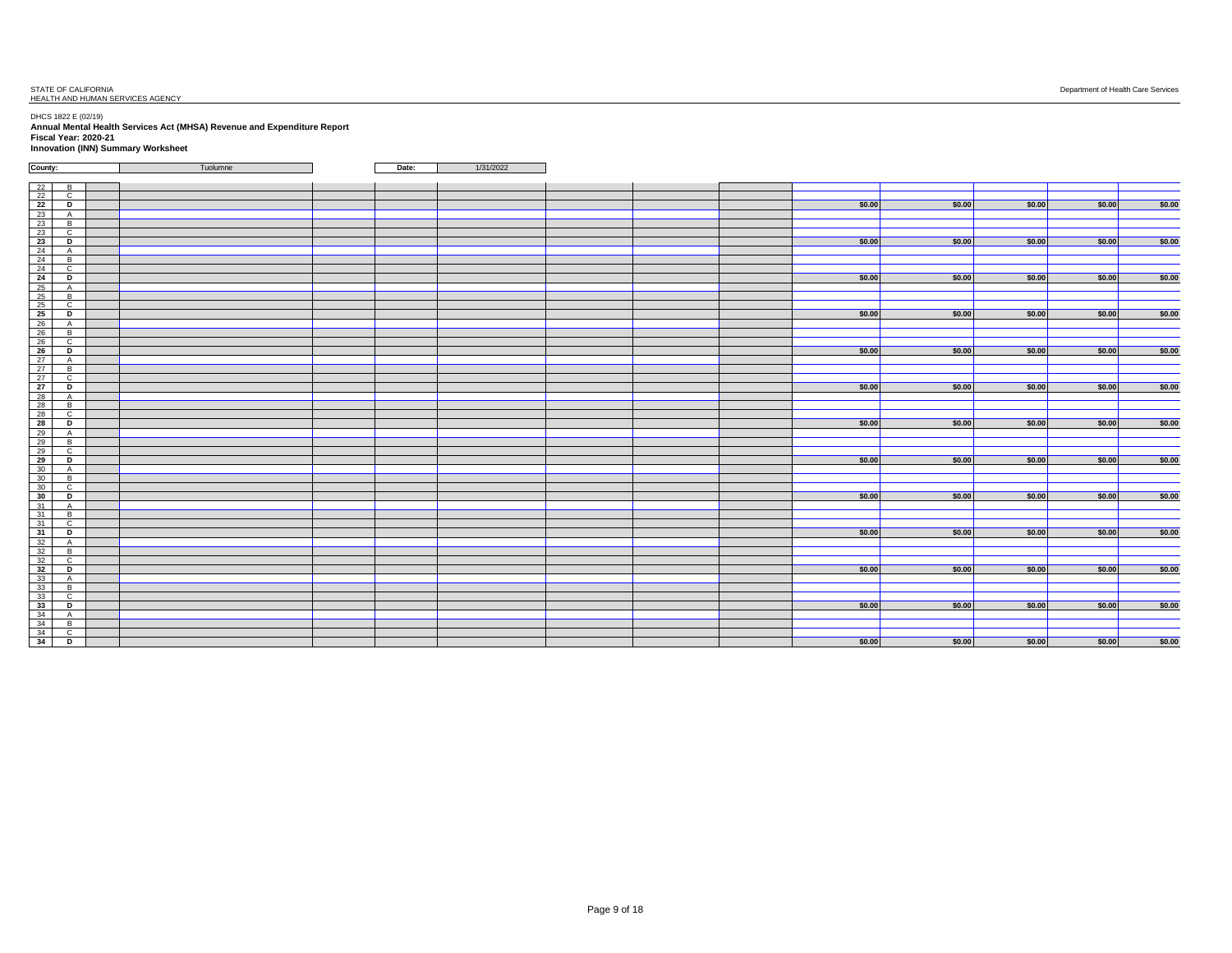#### STATE OF CALIFORNIA **STATE OF CALIFORNIA** Department of Health Care Services HEALTH AND HUMAN SERVICES AGENCY

### DHCS 1822 F (02/19)

**Annual Mental Health Services Act (MHSA) Revenue and Expenditure Report Fiscal Year: 2020-21**

**Workforce Education and Training (WET) Summary Worksheet**

**County:** Tuolumne **Date:** 1/31/2022

#### **SECTION ONE**

|                                                     |                                                 | в                   |                  |                                 |        |                    |
|-----------------------------------------------------|-------------------------------------------------|---------------------|------------------|---------------------------------|--------|--------------------|
|                                                     | <b>Total MHSA Funds</b><br>(Including Interest) | <b>Medi-Cal FFP</b> | 1991 Realignment | Behavioral Health<br>Subaccount | Other  | <b>Grand Total</b> |
| <b>WET Annual Planning Costs</b>                    | \$2,269.35                                      |                     |                  |                                 |        | \$2,269.35         |
| <b>WET Evaluation Costs</b>                         | \$0.00                                          |                     |                  |                                 |        | \$0.00             |
| <b>WET Administration Costs</b>                     | \$8,975.71                                      |                     |                  |                                 |        | \$8,975.71         |
| <b>WET Funds Transferred to JPA</b>                 | \$0.00                                          |                     |                  |                                 |        | \$0.00             |
| <b>WET Expenditures Incurred by JPA</b>             | \$0.00                                          |                     |                  |                                 |        | \$0.00             |
| <b>WET Program Expenditures</b>                     | \$27,228.12                                     | \$0.00              | \$0.00           | \$0.00                          | \$0.00 | \$27,228.12        |
| Total WET Expenditures (Excluding Transfers to JPA) | \$38,473.18                                     | \$0.00              | \$0.00           | \$0.00                          | \$0.00 | \$38,473.18        |

|    | County<br>Code | <b>Funding Category</b>              | <b>Total MHSA Funds</b><br>(Including Interest) | <b>Medi-Cal FFP</b> | 1991 Realignment | <b>Behavioral Health</b><br><b>Subaccount</b> | Other | <b>Grand Total</b> |
|----|----------------|--------------------------------------|-------------------------------------------------|---------------------|------------------|-----------------------------------------------|-------|--------------------|
|    |                | Workforce Staffing                   |                                                 |                     |                  |                                               |       | \$0.00             |
|    | 55             | <b>Training/Technical Assistance</b> | \$27,228.12                                     |                     |                  |                                               |       | \$27,228.12        |
| 10 |                | Mental Health Career Pathways        |                                                 |                     |                  |                                               |       | \$0.00             |
| 11 |                | Residency/Internship                 |                                                 |                     |                  |                                               |       | \$0.00             |
| 12 |                | <b>Financial Incentive</b>           |                                                 |                     |                  |                                               |       | \$0.00             |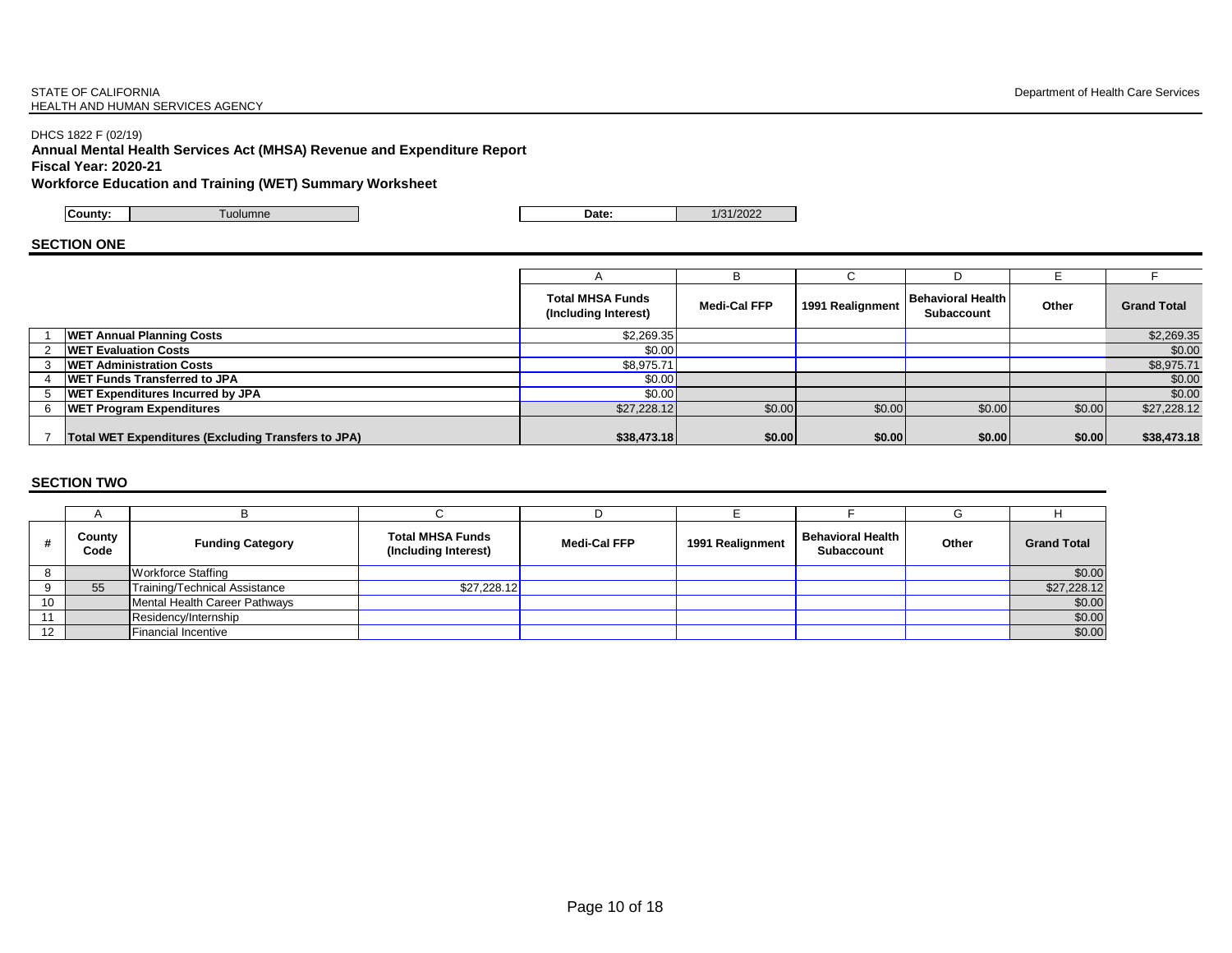DHCS 1822 G (02/19) **Annual Mental Health Services Act (MHSA) Revenue and Expenditure Report Fiscal Year: 2020-21**

#### **Capital Facility Technological Needs (CFTN) Summary Worksheet**

**County:** Tuolumne **Date:** 1/31/2022

**SECTION ONE**

|                                                             | <b>Total MHSA Funds (Including</b><br>Interest) | Medi-Cal FFP | 1991 Realignment | <b>Behavioral Health</b><br><b>Subaccount</b> | Other  | <b>Grand Total</b> |
|-------------------------------------------------------------|-------------------------------------------------|--------------|------------------|-----------------------------------------------|--------|--------------------|
| <b>CFTN Annual Planning Costs</b>                           | \$0.00                                          |              |                  |                                               |        | \$0.00             |
| 2 CFTN Evaluation Costs                                     | \$0.00                                          |              |                  |                                               |        | \$0.00             |
| <b>CFTN Administration Costs</b>                            | \$0.00                                          |              |                  |                                               |        | \$0.00             |
| <b>CFTN Funds Transferred to JPA</b>                        | \$0.00                                          |              |                  |                                               |        | \$0.00             |
| <b>CFTN Expenditures Incurred by JPA</b>                    | \$0.00                                          |              |                  |                                               |        | \$0.00             |
| <b>CFTN Project Expenditures</b>                            | \$0.00                                          | \$0.00       | \$0.00           | \$0.00                                        | \$0.00 | \$0.00             |
| <b>Total CFTN Expenditures (Excluding Transfers to JPA)</b> | \$0.00                                          | \$0.00       | \$0.00           | \$0.00                                        | \$0.00 | \$0.00             |

|                 | A              | B                   | $\mathbf{C}$              | D                   | E                                               | $\blacksquare$      | G                | H                                         |        |                    |
|-----------------|----------------|---------------------|---------------------------|---------------------|-------------------------------------------------|---------------------|------------------|-------------------------------------------|--------|--------------------|
|                 | County<br>Code | <b>Project Name</b> | <b>Prior Project Name</b> | <b>Project Type</b> | <b>Total MHSA Funds</b><br>(Including Interest) | <b>Medi-Cal FFP</b> | 1991 Realignment | <b>Behavioral</b><br>Health<br>Subaccount | Other  | <b>Grand Total</b> |
| 8               |                | Computers           |                           | Technological Need  | \$0.00                                          | \$0.00              | \$0.00           | \$0.00                                    | \$0.00 | \$0.00             |
| $_{9}$          |                |                     |                           |                     |                                                 |                     |                  |                                           |        | \$0.00             |
| 10              |                |                     |                           |                     |                                                 |                     |                  |                                           |        | \$0.00             |
| 11              |                |                     |                           |                     |                                                 |                     |                  |                                           |        | \$0.00             |
| 12              |                |                     |                           |                     |                                                 |                     |                  |                                           |        | \$0.00             |
| 13              |                |                     |                           |                     |                                                 |                     |                  |                                           |        | \$0.00             |
| $\sqrt{14}$     |                |                     |                           |                     |                                                 |                     |                  |                                           |        | \$0.00             |
| 15              |                |                     |                           |                     |                                                 |                     |                  |                                           |        | \$0.00             |
| 16              |                |                     |                           |                     |                                                 |                     |                  |                                           |        | \$0.00             |
| 17              |                |                     |                           |                     |                                                 |                     |                  |                                           |        | \$0.00             |
| 18              |                |                     |                           |                     |                                                 |                     |                  |                                           |        | \$0.00             |
| 19              |                |                     |                           |                     |                                                 |                     |                  |                                           |        | \$0.00             |
| 20              |                |                     |                           |                     |                                                 |                     |                  |                                           |        | \$0.00             |
| 21              |                |                     |                           |                     |                                                 |                     |                  |                                           |        | \$0.00             |
| $\overline{22}$ |                |                     |                           |                     |                                                 |                     |                  |                                           |        | \$0.00             |
| $2\overline{3}$ |                |                     |                           |                     |                                                 |                     |                  |                                           |        | \$0.00             |
| 24              |                |                     |                           |                     |                                                 |                     |                  |                                           |        | \$0.00             |
| 25              |                |                     |                           |                     |                                                 |                     |                  |                                           |        | \$0.00             |
| $\overline{26}$ |                |                     |                           |                     |                                                 |                     |                  |                                           |        | \$0.00             |
| 27              |                |                     |                           |                     |                                                 |                     |                  |                                           |        | \$0.00             |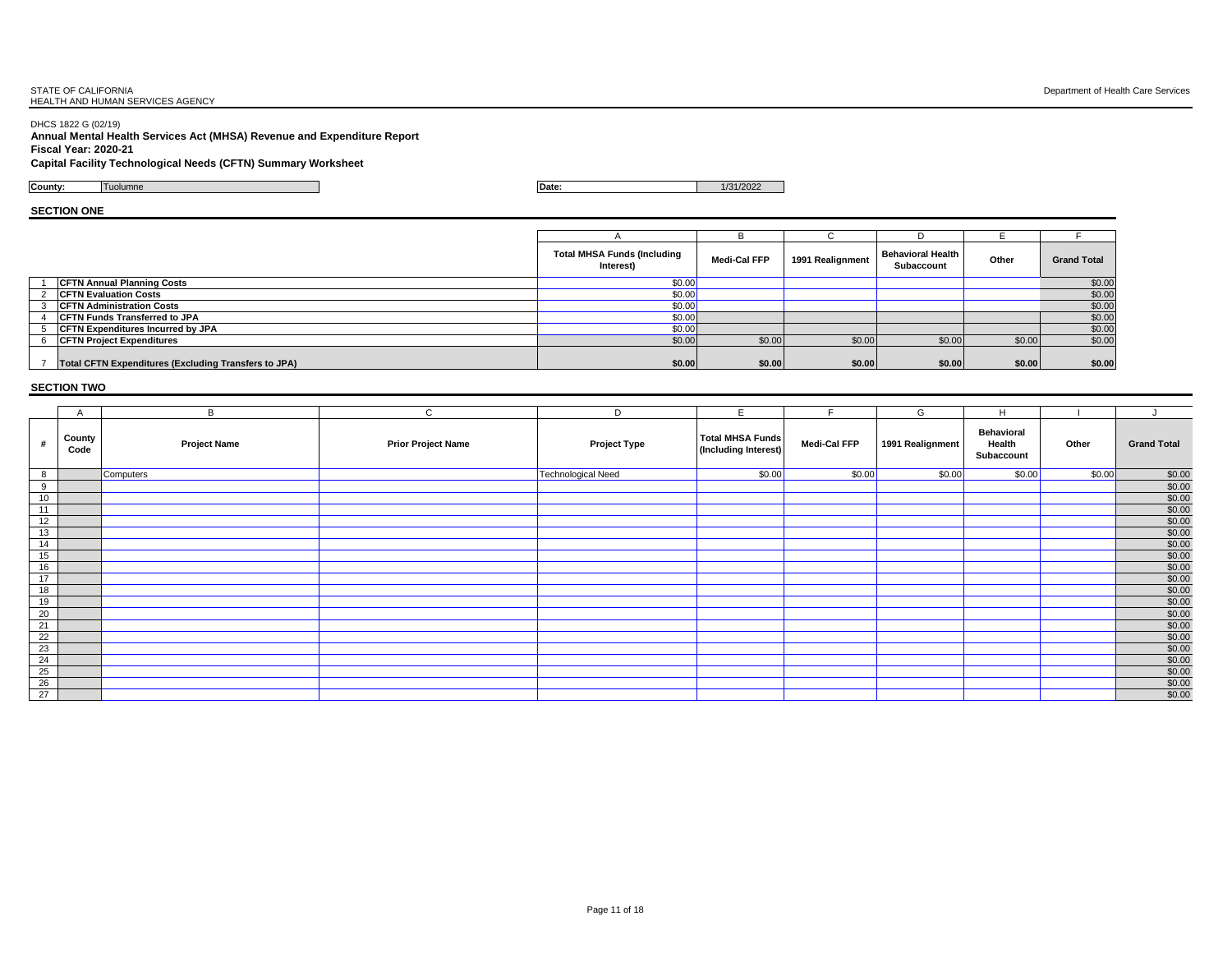## DHCS 1822 H (02/19)

**Annual Mental Health Services Act (MHSA) Revenue and Expenditure Report**

**Fiscal Year: 2020-21**

**MHSA Adjustments Worksheet** 

**County:** Tuolumne **Date** 1/31/2022

## **SECTION ONE**

|                                 | $\mathsf{A}$          | $\overline{B}$ | $\overline{C}$         | $\overline{D}$                      | $\overline{E}$ | $\overline{F}$ |
|---------------------------------|-----------------------|----------------|------------------------|-------------------------------------|----------------|----------------|
| $\pmb{\#}$                      | <b>County</b><br>Code | <b>Account</b> | <b>Adjustment Type</b> | <b>Adjustment to</b><br>Fiscal Year | Amount         | Reason         |
| $\mathbf{1}$                    |                       |                |                        |                                     |                |                |
| $\overline{2}$                  |                       |                |                        |                                     |                |                |
| $\mathsf 3$                     |                       |                |                        |                                     |                |                |
| $\overline{4}$                  |                       |                |                        |                                     |                |                |
| $\overline{5}$                  |                       |                |                        |                                     |                |                |
| $\,6\,$                         |                       |                |                        |                                     |                |                |
| $\overline{7}$                  |                       |                |                        |                                     |                |                |
| $\bf 8$                         |                       |                |                        |                                     |                |                |
| $\overline{9}$                  |                       |                |                        |                                     |                |                |
| 10                              |                       |                |                        |                                     |                |                |
| $\overline{11}$                 |                       |                |                        |                                     |                |                |
| 12                              |                       |                |                        |                                     |                |                |
| 13                              |                       |                |                        |                                     |                |                |
| 14                              |                       |                |                        |                                     |                |                |
| 15                              |                       |                |                        |                                     |                |                |
| 16                              |                       |                |                        |                                     |                |                |
| 17                              |                       |                |                        |                                     |                |                |
| 18                              |                       |                |                        |                                     |                |                |
| 19                              |                       |                |                        |                                     |                |                |
| 20                              |                       |                |                        |                                     |                |                |
| $\frac{21}{22}$                 |                       |                |                        |                                     |                |                |
|                                 |                       |                |                        |                                     |                |                |
| 23                              |                       |                |                        |                                     |                |                |
| $\frac{24}{25}$ $\frac{25}{26}$ |                       |                |                        |                                     |                |                |
|                                 |                       |                |                        |                                     |                |                |
|                                 |                       |                |                        |                                     |                |                |
| 27                              |                       |                |                        |                                     |                |                |
| $\frac{28}{29}$                 |                       |                |                        |                                     |                |                |
|                                 |                       |                |                        |                                     |                |                |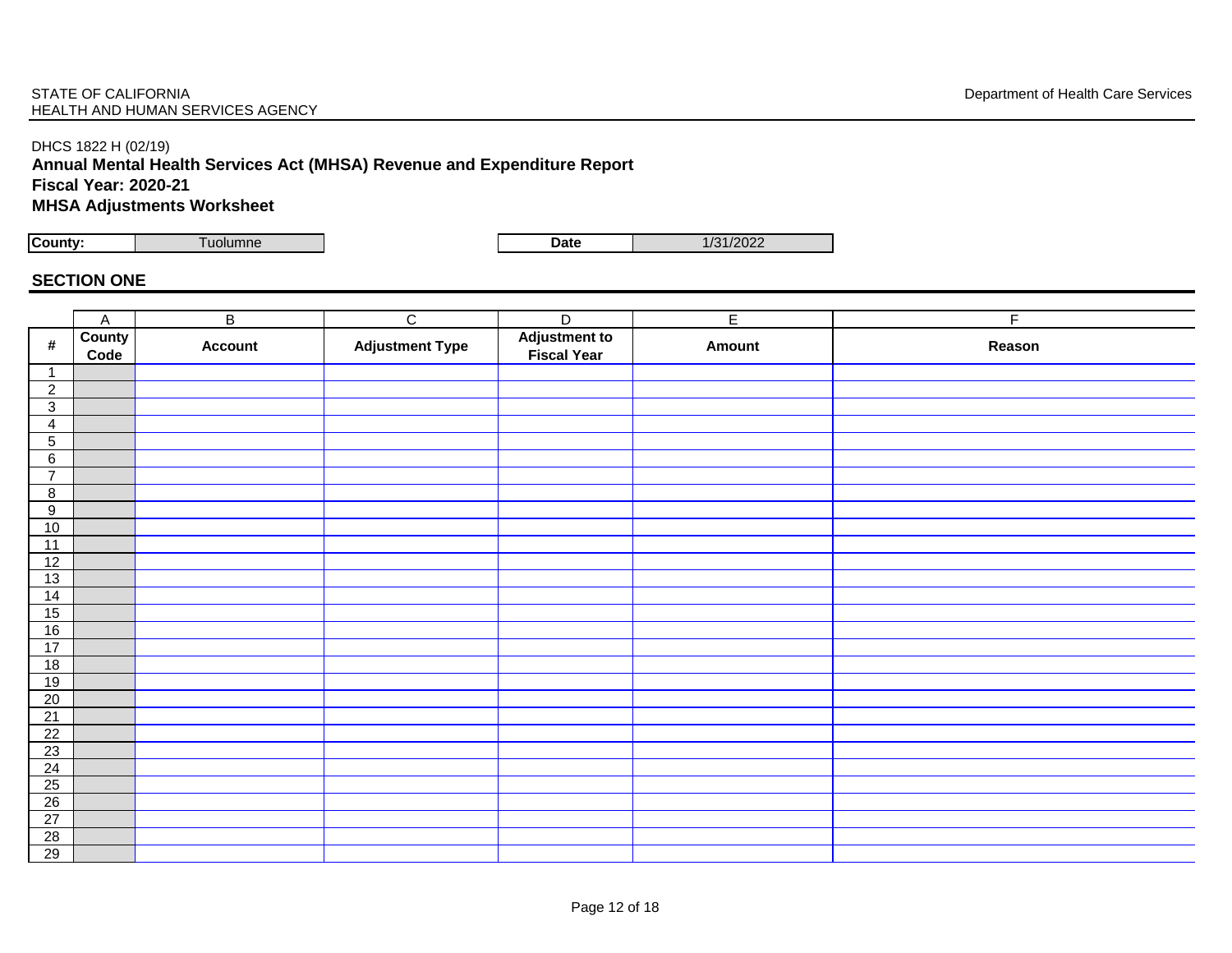### STATE OF CALIFORNIA **Example 20** STATE OF CALIFORNIA Department of Health Care Services HEALTH AND HUMAN SERVICES AGENCY

## DHCS 1822 H (02/19)

## **Annual Mental Health Services Act (MHSA) Revenue and Expenditure Report Fiscal Year: 2020-21**

**MHSA Adjustments Worksheet** 

| County: | I uolumne | Date | 1/31/2022 |
|---------|-----------|------|-----------|
| 30      |           |      |           |

|                 | A              | B                      | $\mathsf{C}$                        | D             | E      |
|-----------------|----------------|------------------------|-------------------------------------|---------------|--------|
| #               | County<br>Code | <b>Account</b>         | <b>Adjustment to Fiscal</b><br>Year | <b>Amount</b> | Reason |
| 31              |                | <b>Prudent Reserve</b> |                                     |               |        |
| 32              |                | <b>Prudent Reserve</b> |                                     |               |        |
| 33              |                | <b>Prudent Reserve</b> |                                     |               |        |
| 34              |                | <b>Prudent Reserve</b> |                                     |               |        |
| $\overline{35}$ |                | <b>Prudent Reserve</b> |                                     |               |        |
| 36              |                | <b>Prudent Reserve</b> |                                     |               |        |
| 37              |                | <b>Prudent Reserve</b> |                                     |               |        |
| 38              |                | <b>Prudent Reserve</b> |                                     |               |        |
| 39              |                | <b>Prudent Reserve</b> |                                     |               |        |
| 40              |                | <b>Prudent Reserve</b> |                                     |               |        |
| 41              |                | <b>Prudent Reserve</b> |                                     |               |        |
| 42              |                | <b>Prudent Reserve</b> |                                     |               |        |
| 43              |                | <b>Prudent Reserve</b> |                                     |               |        |
| 44              |                | <b>Prudent Reserve</b> |                                     |               |        |
| 45              |                | <b>Prudent Reserve</b> |                                     |               |        |
| 46              |                | <b>Prudent Reserve</b> |                                     |               |        |
| 47              |                | <b>Prudent Reserve</b> |                                     |               |        |
| 48              |                | <b>Prudent Reserve</b> |                                     |               |        |
| 49              |                | <b>Prudent Reserve</b> |                                     |               |        |
| 50              |                | <b>Prudent Reserve</b> |                                     |               |        |
| 51              |                | <b>Prudent Reserve</b> |                                     |               |        |
| 52              |                | <b>Prudent Reserve</b> |                                     |               |        |
| 53              |                | <b>Prudent Reserve</b> |                                     |               |        |
| 54              |                | <b>Prudent Reserve</b> |                                     |               |        |
| 55              |                | <b>Prudent Reserve</b> |                                     |               |        |
| 56              |                | <b>Prudent Reserve</b> |                                     |               |        |
| 57              |                | <b>Prudent Reserve</b> |                                     |               |        |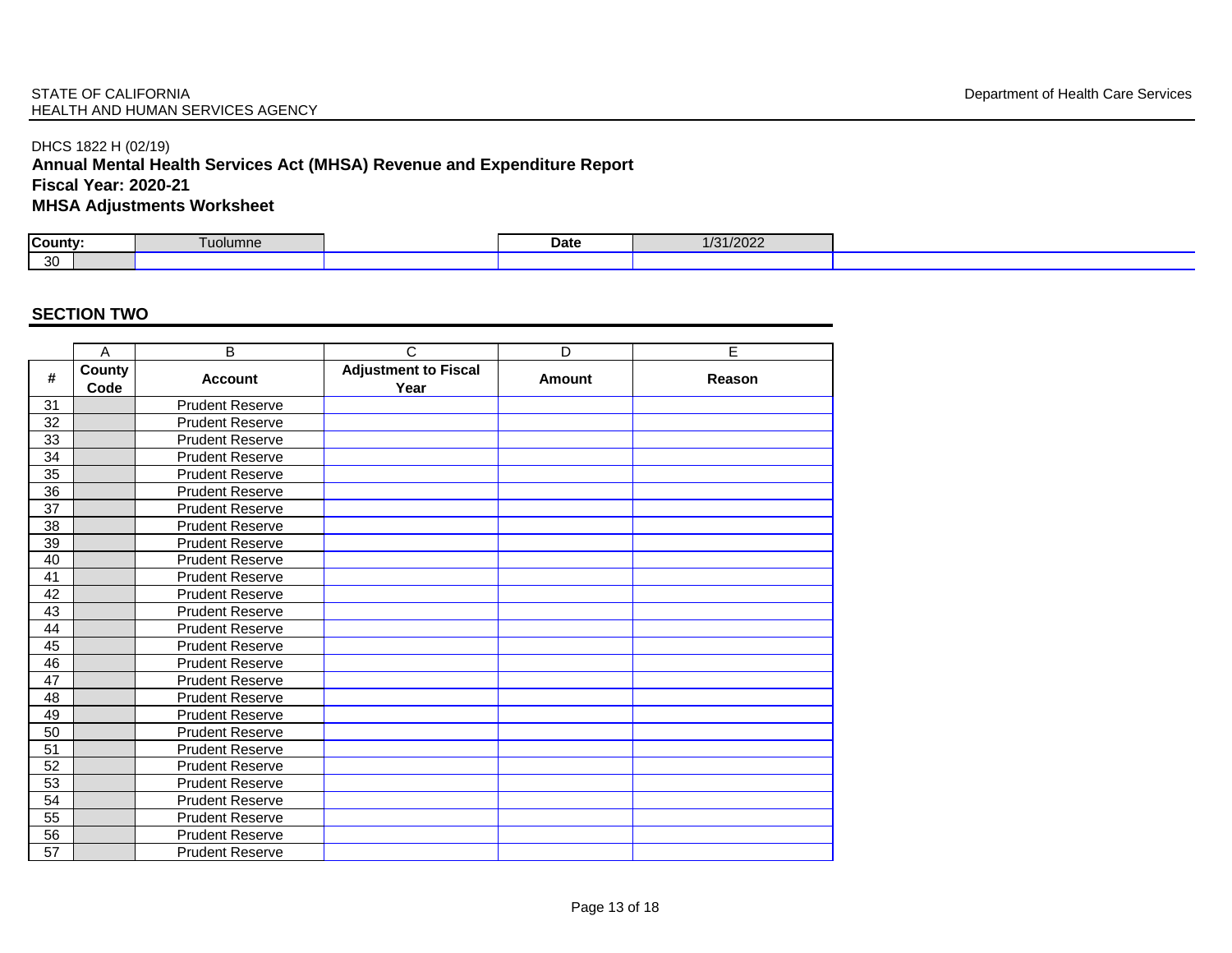## DHCS 1822 H (02/19) **Annual Mental Health Services Act (MHSA) Revenue and Expenditure Report Fiscal Year: 2020-21 MHSA Adjustments Worksheet**

| County:         |  | Tuolumne∖              | <b>Date</b> | 1/31/2022 |  |
|-----------------|--|------------------------|-------------|-----------|--|
| 58              |  | <b>Prudent Reserve</b> |             |           |  |
| $\overline{59}$ |  | <b>Prudent Reserve</b> |             |           |  |
| 60              |  | <b>Prudent Reserve</b> |             |           |  |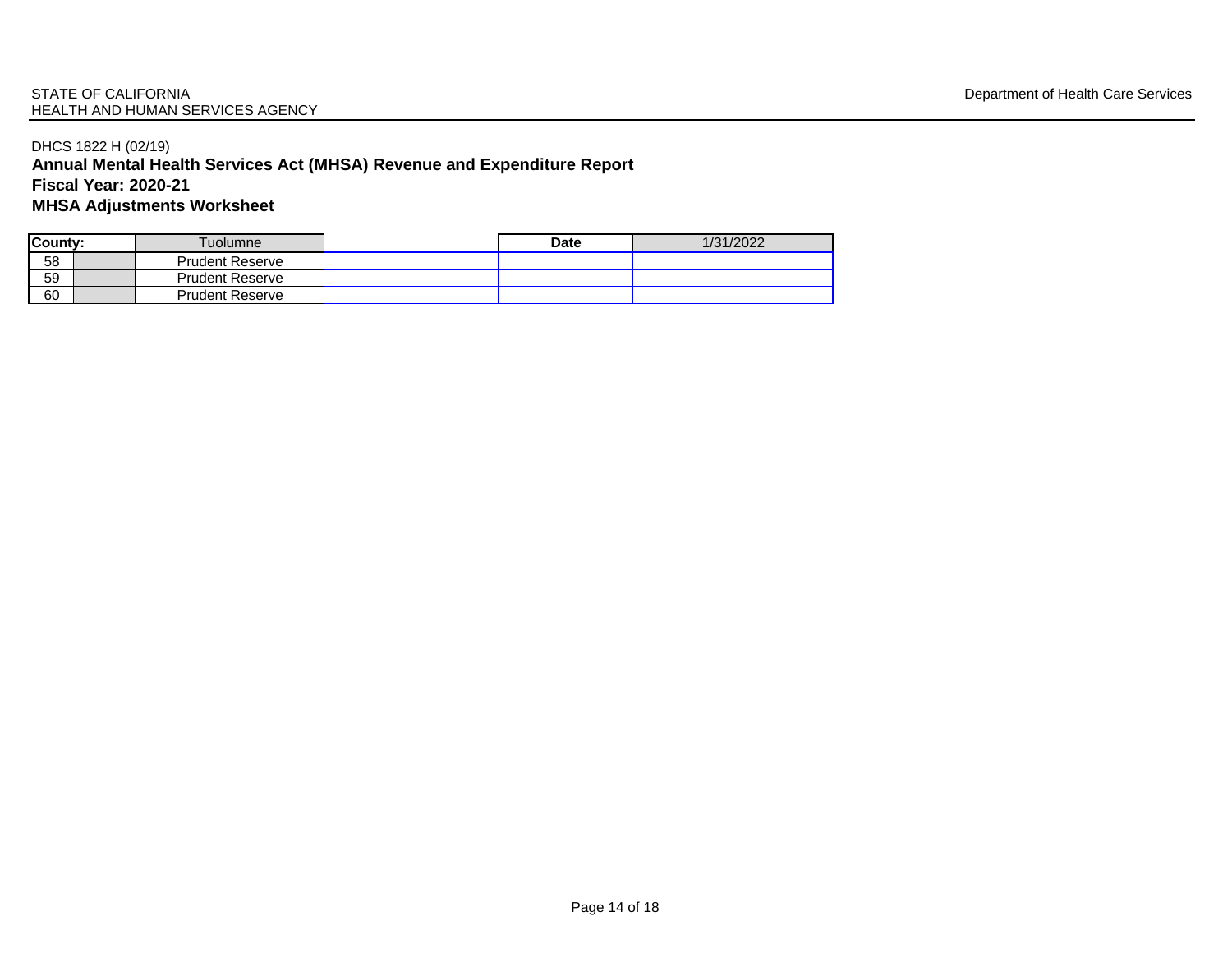DHCS 1822 I (02/19)

## **Annual Mental Health Services Act (MHSA) Revenue and Expenditure Report Fiscal Year: 2020-21**

## **FFP Revenue Adjustment Worksheet**

**County:** Tuolumne **Date:** 1/31/2022

## **SECTION ONE**

|                  | $\mathsf{A}$          | $\overline{B}$                    | $\overline{\text{C}}$              | $\overline{D}$ | E                        | F                                  | G                     |
|------------------|-----------------------|-----------------------------------|------------------------------------|----------------|--------------------------|------------------------------------|-----------------------|
| $\#$             | <b>County</b><br>Code | <b>Adjustment to</b><br><b>FY</b> | <b>Cost Report</b><br><b>Stage</b> | <b>Account</b> | <b>Beginning Balance</b> | <b>Adjustment</b><br><b>Amount</b> | <b>Ending Balance</b> |
| 1                |                       |                                   |                                    |                |                          |                                    | \$0.00                |
| $\boldsymbol{2}$ |                       |                                   |                                    |                |                          |                                    | \$0.00                |
| $\sqrt{3}$       |                       |                                   |                                    |                |                          |                                    | \$0.00                |
| 4                |                       |                                   |                                    |                |                          |                                    | \$0.00                |
| 5                |                       |                                   |                                    |                |                          |                                    | \$0.00                |
| 6                |                       |                                   |                                    |                |                          |                                    | \$0.00                |
| $\overline{7}$   |                       |                                   |                                    |                |                          |                                    | \$0.00                |
| 8                |                       |                                   |                                    |                |                          |                                    | \$0.00                |
| 9                |                       |                                   |                                    |                |                          |                                    | \$0.00                |
| 10               |                       |                                   |                                    |                |                          |                                    | \$0.00                |
| 11               |                       |                                   |                                    |                |                          |                                    | \$0.00                |
| 12               |                       |                                   |                                    |                |                          |                                    | \$0.00                |
| 13               |                       |                                   |                                    |                |                          |                                    | \$0.00                |
| 14               |                       |                                   |                                    |                |                          |                                    | \$0.00                |
| 15               |                       |                                   |                                    |                |                          |                                    | \$0.00                |
| 16               |                       |                                   |                                    |                |                          |                                    | \$0.00                |
| 17               |                       |                                   |                                    |                |                          |                                    | \$0.00                |
| 18               |                       |                                   |                                    |                |                          |                                    | \$0.00                |
| 19               |                       |                                   |                                    |                |                          |                                    | \$0.00                |
| 20               |                       |                                   |                                    |                |                          |                                    | \$0.00                |
| 21               |                       |                                   |                                    |                |                          |                                    | \$0.00                |
| 22               |                       |                                   |                                    |                |                          |                                    | \$0.00                |
| $\overline{23}$  |                       |                                   |                                    |                |                          |                                    | \$0.00                |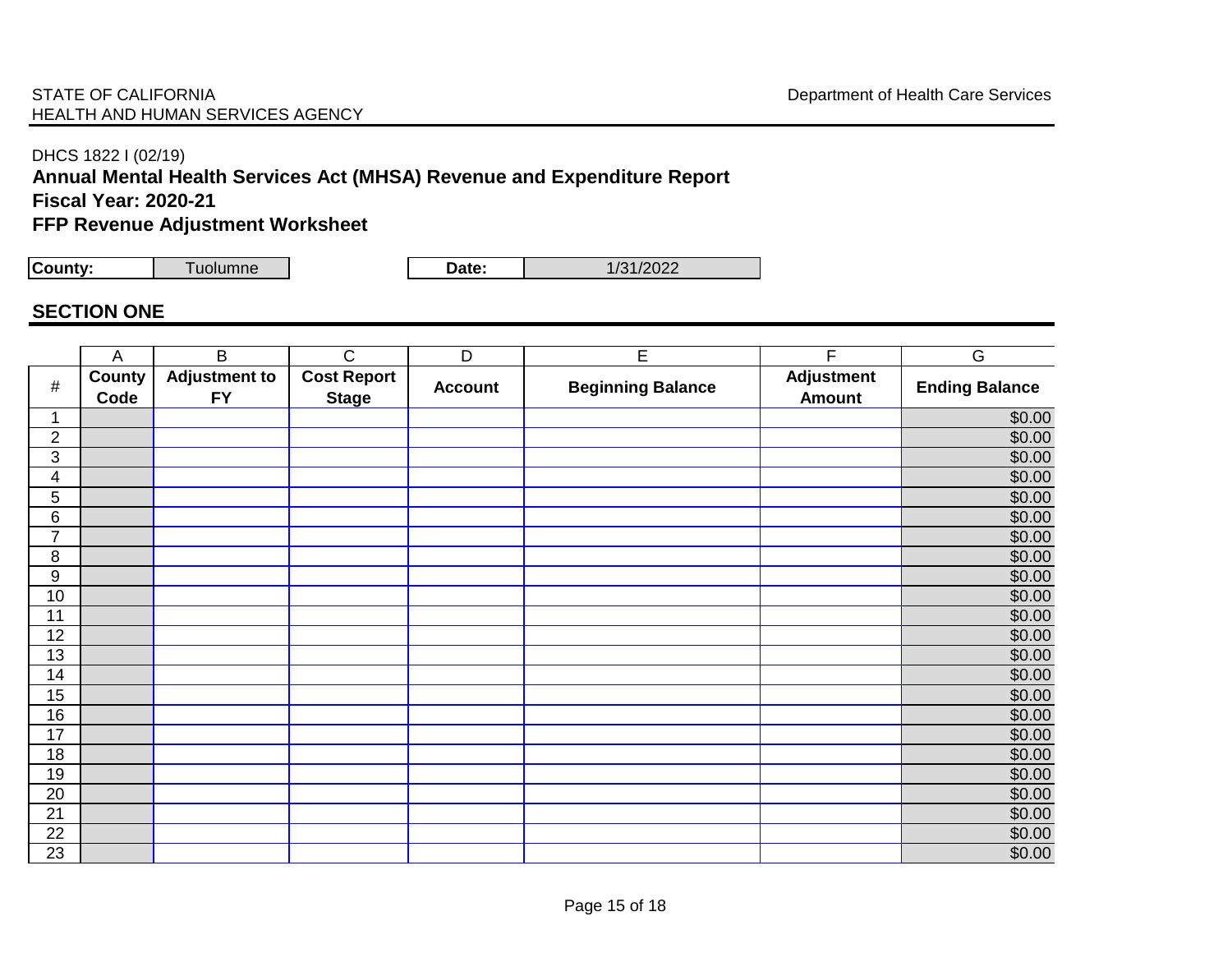## STATE OF CALIFORNIA **STATE OF CALIFORNIA Department of Health Care Services** HEALTH AND HUMAN SERVICES AGENCY

## DHCS 1822 I (02/19)

# **Annual Mental Health Services Act (MHSA) Revenue and Expenditure Report**

**Fiscal Year: 2020-21**

## **FFP Revenue Adjustment Worksheet**

| County: | Tuolumne | Date: | 1/31/2022 |        |
|---------|----------|-------|-----------|--------|
|         |          |       |           |        |
| 24      |          |       |           | \$0.00 |
| 25      |          |       |           | \$0.00 |
| 26      |          |       |           | \$0.00 |
| 27      |          |       |           | \$0.00 |
| 28      |          |       |           | \$0.00 |
| 29      |          |       |           | \$0.00 |
| 30      |          |       |           | \$0.00 |
| 31      |          |       |           | \$0.00 |
| 32      |          |       |           | \$0.00 |
| 33      |          |       |           | \$0.00 |
| 34      |          |       |           | \$0.00 |
| 35      |          |       |           | \$0.00 |
| 36      |          |       |           | \$0.00 |
| 37      |          |       |           | \$0.00 |
| 38      |          |       |           | \$0.00 |
| 39      |          |       |           | \$0.00 |
| 40      |          |       |           | \$0.00 |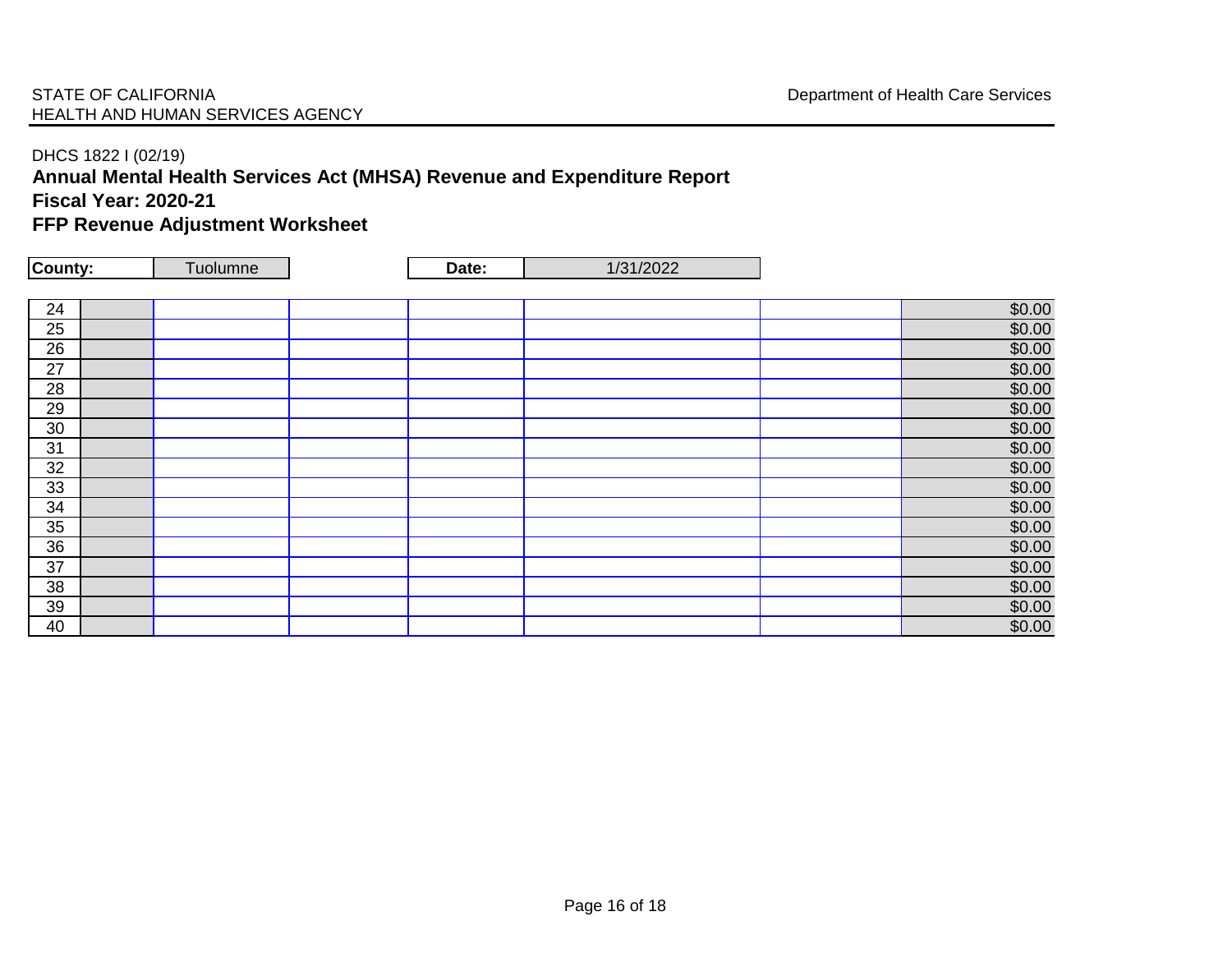### DHCS 1822 J (02/19) **Annual Mental Health Services Act (MHSA) Revenue and Expenditure Report Fiscal Year: 2020-21 Comments Worksheet**

**County:** Tuolumne **Date:** 1/31/2022

|                | A              | B                  | C                                                                                                                                                                                                                                                                                                                                                                                                                                                                                                                                                                                                                                |  |
|----------------|----------------|--------------------|----------------------------------------------------------------------------------------------------------------------------------------------------------------------------------------------------------------------------------------------------------------------------------------------------------------------------------------------------------------------------------------------------------------------------------------------------------------------------------------------------------------------------------------------------------------------------------------------------------------------------------|--|
| #              | <b>Account</b> | <b>Fiscal Year</b> | <b>Comments</b>                                                                                                                                                                                                                                                                                                                                                                                                                                                                                                                                                                                                                  |  |
|                |                |                    | There are name changes on sheet 4 (PEI) as some of the programs were<br>aggregated in past ARER's and budgets and this did not allow a breakdown<br>of the Prevention or Early Intervention portions, nor did it allow breakdowns<br>for the 25 and under age group. "Older Adults, Latino, & Native American<br>O&E" has been broken out into three programs: 1) Older Adult Wellness<br>Program; 2) Promotores de Salud; and 3) Native American Outreach and<br>Engagement. "Early Childhood Project" has been broken out into three<br>programs: 1) Nurturing Parenting Education; 2) Supporting Early Education              |  |
| 1              | PEI            | 2020/2021          | and Development; and 3) Early Childhood Education Family Support Aides.                                                                                                                                                                                                                                                                                                                                                                                                                                                                                                                                                          |  |
| $\overline{2}$ | PEI            | 2020/2021          | The "Outreach for Increasing Recognition of Early Signs of Mental Illness<br>Program" is included in the Suicide Prevention & Stigma Reduction<br>Program.                                                                                                                                                                                                                                                                                                                                                                                                                                                                       |  |
| 3              | PEI            | 2020/2021          | The "School Based Violence Prevention" program name has been changed<br>to "School Based Resiliency Services" per name changes made by the PEI<br>contractor                                                                                                                                                                                                                                                                                                                                                                                                                                                                     |  |
| 4              | PEI            | 2020/2021          | What was previously noted in past documents as "Jamestown Family<br>Resource Center" or "Fostering Activities in Non-Traditional Settings" is now<br>"Trauma informed Schools" as it is more descriptive of the program and<br>provides consistency throughout the various MHSA documents.                                                                                                                                                                                                                                                                                                                                       |  |
| 5              | PEI            | 2020/2021          | Our Percent Expended for Clients Age 25 and Under reflects 52% based on<br>the calculation in the worksheet. However this calculation includes<br>administrative costs. Since administrative costs are allocated based on a<br>percentage of direct costs it seems like it should not be included in the<br>calculation. The administrative costs support the direct work towards<br>providing services to both those under 25 and over, however the calculation<br>only treats it as benefitting those older than 25. At this point omitting<br>administrative costs puts us at 73.74% expended for Clients Age 25 and<br>Under |  |
| 6              |                |                    |                                                                                                                                                                                                                                                                                                                                                                                                                                                                                                                                                                                                                                  |  |
| $\overline{7}$ |                |                    |                                                                                                                                                                                                                                                                                                                                                                                                                                                                                                                                                                                                                                  |  |
| 8              |                |                    |                                                                                                                                                                                                                                                                                                                                                                                                                                                                                                                                                                                                                                  |  |
| 9              |                |                    |                                                                                                                                                                                                                                                                                                                                                                                                                                                                                                                                                                                                                                  |  |
| 10             |                |                    |                                                                                                                                                                                                                                                                                                                                                                                                                                                                                                                                                                                                                                  |  |
| 11             |                |                    |                                                                                                                                                                                                                                                                                                                                                                                                                                                                                                                                                                                                                                  |  |
| 12             |                |                    |                                                                                                                                                                                                                                                                                                                                                                                                                                                                                                                                                                                                                                  |  |